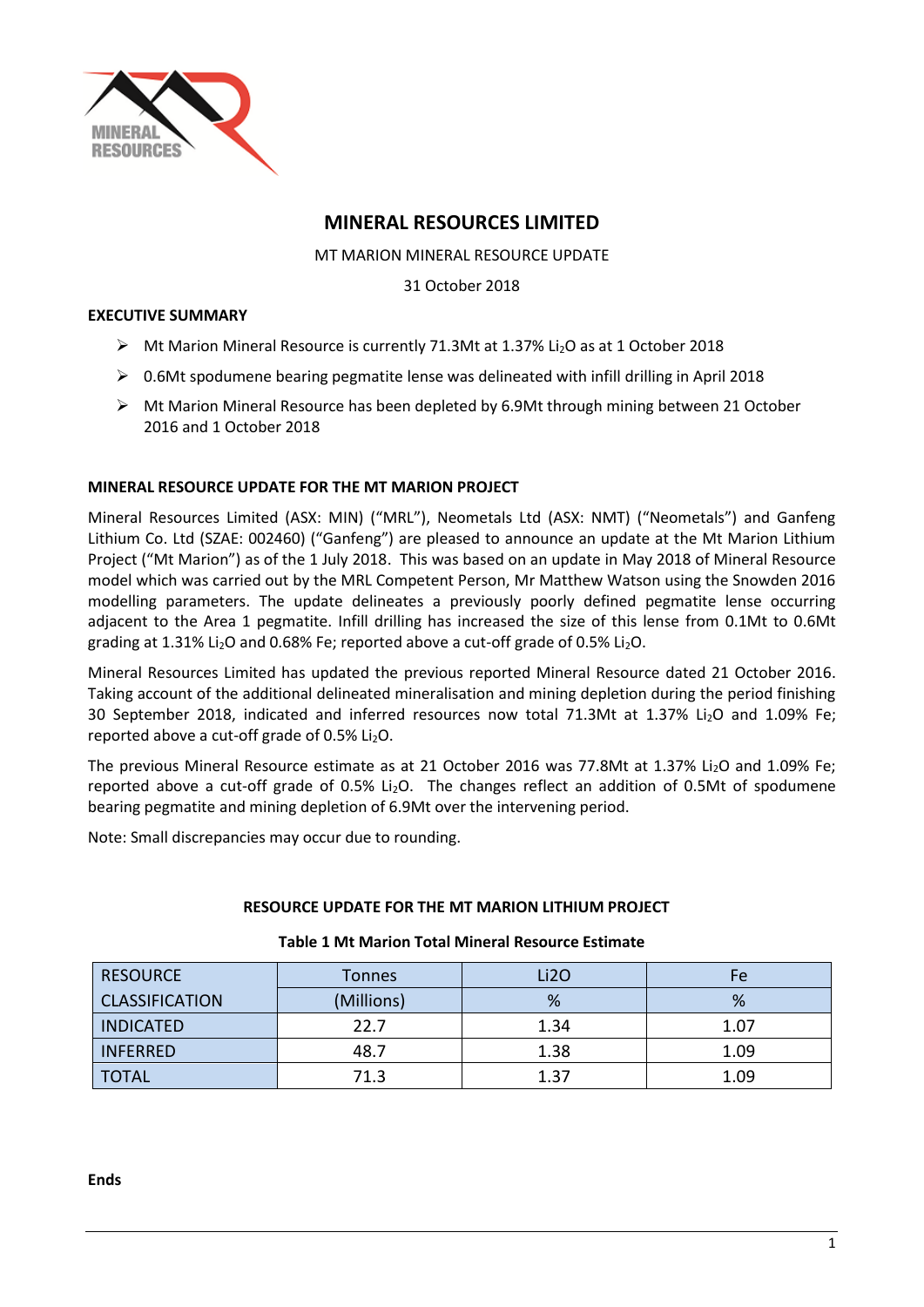

#### **COMPETENT PERSON'S STATEMENT**

The information in this report that relates to Mineral Resources is based on information compiled by Mr Matthew Watson, a Competent Person who is a Member of the Australasian Institute of Mining and Metallurgy. Mr Watson is a full time employee of Mineral Resources Limited. Mr Watson has sufficient experience that is relevant to the style of mineralisation and type of deposit under consideration and to the activity that is being undertaken to qualify as a Competent Person as defined in the 2012 Edition of the 'Australasian Code for Reporting of Exploration Results, Minerals Resources and Ore Reserves'. Mr Watson consents to the inclusion in the report of the matters based on his information in the form and context that the information appears.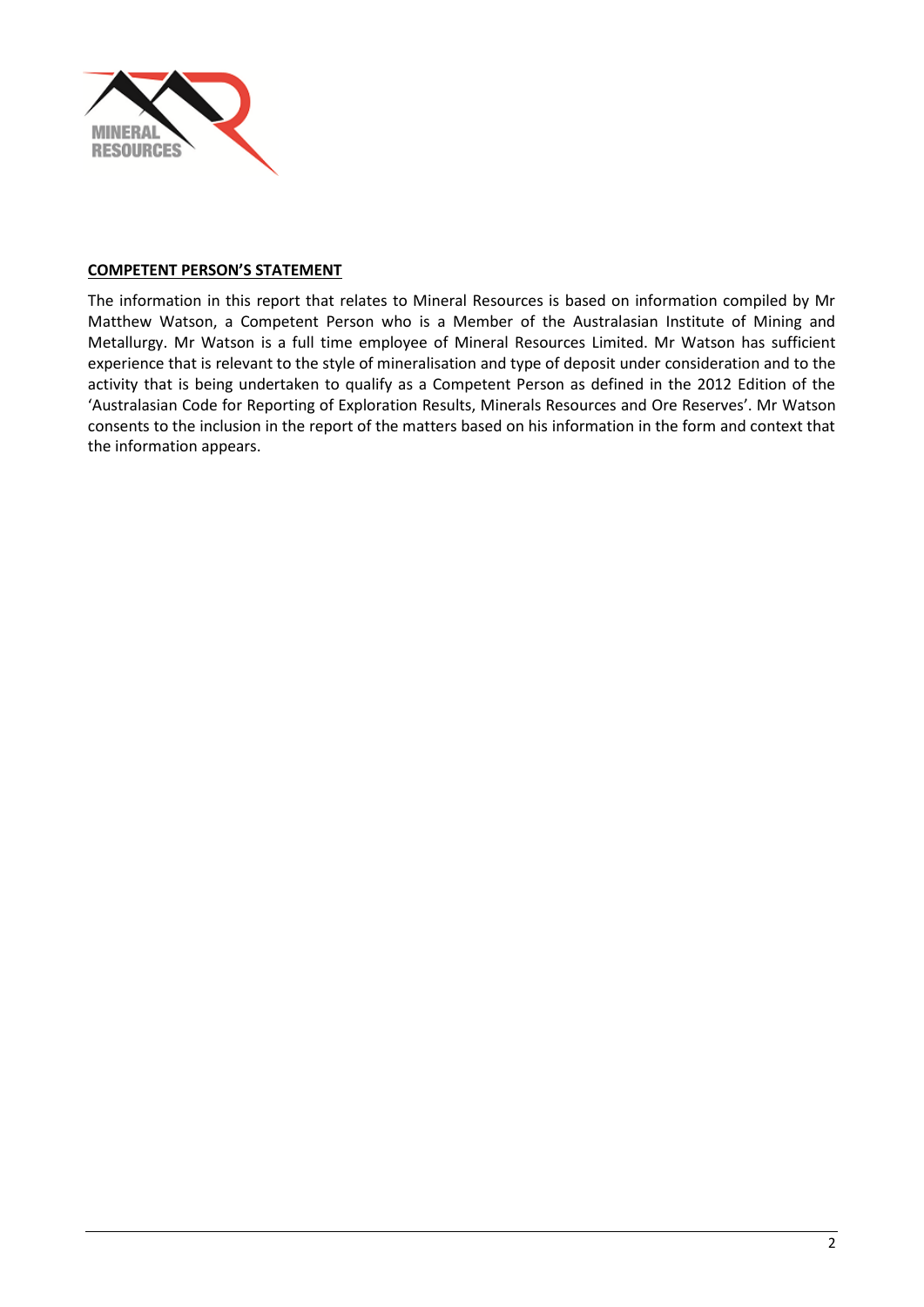

## **JORC Code, 2012 Edition – Table 1 Report**

### **Section 1 – Sampling Techniques and Data**

(Criteria in this section apply to all following sections.)

| <b>Criteria</b>               | <b>JORC Code Explanation</b>                                                                                                                                                                                                                                                                                                                                                                                                                                                                                                                                                                                                                                                                                                                                                                                                                                                                                                                                                                                                                                                                                                                                                                                      | <b>Commentary</b>                                                                                                                                                                                                                                                                                                                                                                                                                                                                                                                                                                                                                                                                                                                                                                                                                           |
|-------------------------------|-------------------------------------------------------------------------------------------------------------------------------------------------------------------------------------------------------------------------------------------------------------------------------------------------------------------------------------------------------------------------------------------------------------------------------------------------------------------------------------------------------------------------------------------------------------------------------------------------------------------------------------------------------------------------------------------------------------------------------------------------------------------------------------------------------------------------------------------------------------------------------------------------------------------------------------------------------------------------------------------------------------------------------------------------------------------------------------------------------------------------------------------------------------------------------------------------------------------|---------------------------------------------------------------------------------------------------------------------------------------------------------------------------------------------------------------------------------------------------------------------------------------------------------------------------------------------------------------------------------------------------------------------------------------------------------------------------------------------------------------------------------------------------------------------------------------------------------------------------------------------------------------------------------------------------------------------------------------------------------------------------------------------------------------------------------------------|
| Sampling<br><b>Techniques</b> | Nature and quality of sampling (eg cut<br>$\bullet$<br>channels, random chips, or specific<br>specialised<br>industry<br>standard<br>measurement tools appropriate to the<br>minerals under investigation, such as<br>down hole gamma sondes, or handheld<br>XRF instruments, etc). These examples<br>should not be taken as limiting the<br>broad meaning of sampling.<br>Include reference to measures taken to<br>$\bullet$<br>ensure sample representivity and the<br>appropriate<br>calibration<br>оf<br>any<br>measurement tools or systems used.<br>determination of<br>Aspects<br>of<br>the<br>$\bullet$<br>mineralisation that are Material to the<br>Public Report.<br>In cases where 'industry standard' work<br>$\bullet$<br>has been done this would be relatively<br>simple (eg 'reverse circulation drilling<br>was used to obtain 1 m samples from<br>which 3 kg was pulverised to produce a<br>30 g charge for fire assay'). In other<br>cases more explanation may be<br>required, such as where there is coarse<br>gold that has inherent sampling<br>Unusual commodities or<br>problems.<br>mineralisation types (eg submarine<br>nodules) may warrant disclosure of<br>detailed information. | The bulk of the data used for resource estimation is<br>$\bullet$<br>based on the logging and sampling of RC drilling<br>(Approximately 97% of the data). Reverse circulation<br>(RC) samples were collected at 1 m intervals within<br>the logged pegmatite using a static cone splitter<br>mounted below the cyclone. RC samples were split<br>using a static cone splitter with approximately 2 kg to<br>3 kg samples collected. Sample bags are pre-<br>number.                                                                                                                                                                                                                                                                                                                                                                         |
| Drilling<br><b>Techniques</b> | Drill type (eg core, reverse circulation,<br>$\bullet$<br>open-hole hammer, rotary air blast,<br>auger, Bangka, sonic, etc) and details<br>(eg core diameter, triple or standard<br>tube, depth of diamond tails, face-<br>sampling bit or other type, whether core<br>is oriented and if so, by what method,<br>etc).                                                                                                                                                                                                                                                                                                                                                                                                                                                                                                                                                                                                                                                                                                                                                                                                                                                                                            | The vast majority (>92% of drilled metres) of drilling<br>$\bullet$<br>was completed using vertical RC holes using a face<br>sampling bit. Water injection was used for the 2015-<br>16 and 2018 drill programs on account of the<br>presence of fibrous materials in the surrounding host<br>rocks.<br>Some diamond core drilling (NQ, HQ3 and PQ3<br>diameter core) was undertaken to collect samples for<br>metallurgical/geotechnical<br>testwork.<br>Additionally,<br>diamond tails were drilled at Area 2W in the deep<br>feeder zone.<br>Historical drilling completed in the 1970s accounts for<br>less than 1% of the drilled metres, with the remainder<br>drilled by Reed Resources Ltd (Reed) and Reed<br>Industrial Minerals Pty Ltd (RIM) in 2009 to 2011 and<br>Mineral Resources Limited (MRL) in 2015 to 2016<br>and 2018. |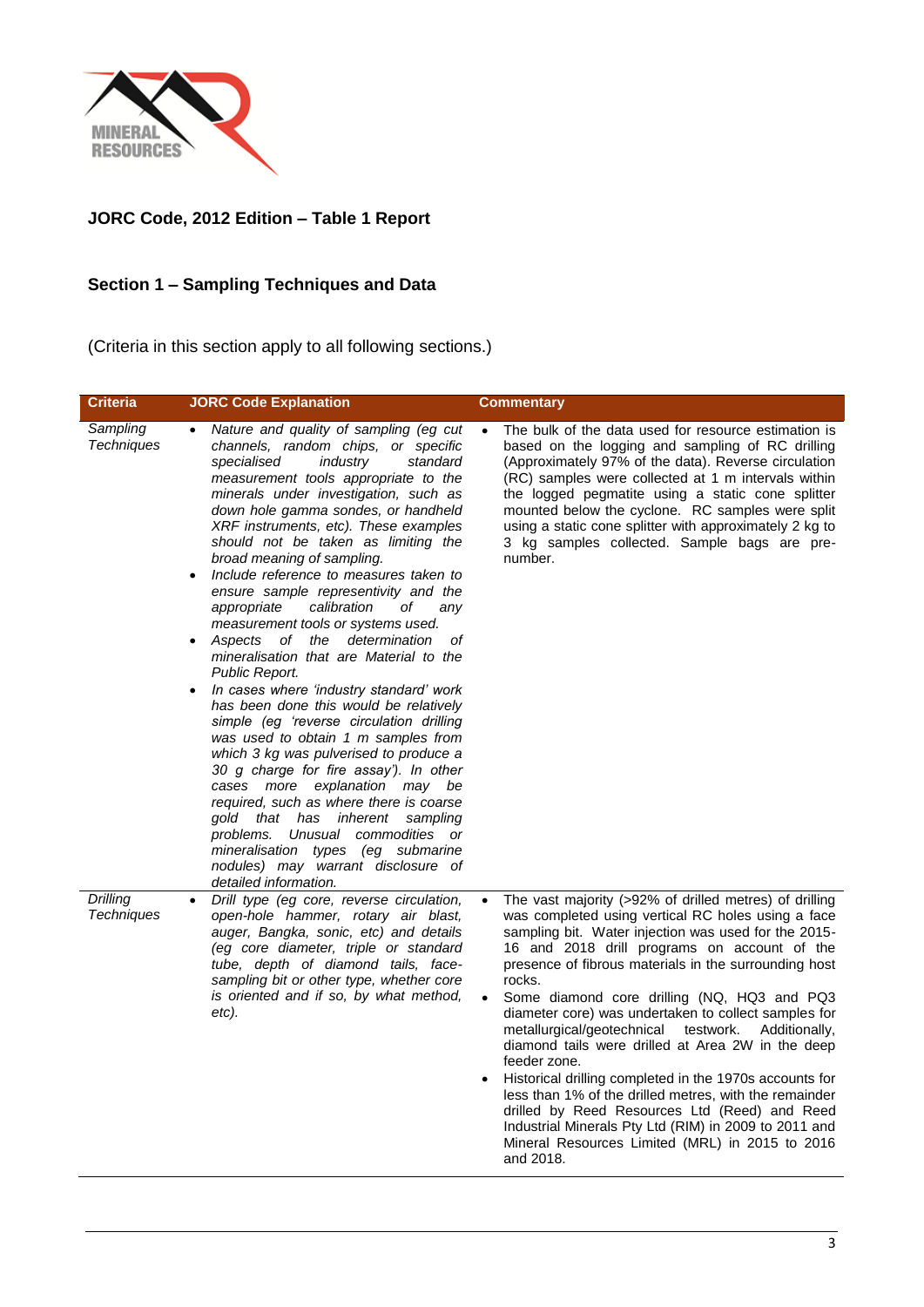

| <b>Criteria</b>                                             | <b>JORC Code Explanation</b>                                                                                                                                                                                                                                                                                                                                                                                                                                                                                                                                                                                                                                                                                             | <b>Commentary</b>                                                                                                                                                                                                                                                                                                                                                                                                                                                                                                                                                                                                                                                                                                                                                                                                                                                                                                                                                                                                                                                                                                                                                                                                                                                                                                                                                                                                                                                         |
|-------------------------------------------------------------|--------------------------------------------------------------------------------------------------------------------------------------------------------------------------------------------------------------------------------------------------------------------------------------------------------------------------------------------------------------------------------------------------------------------------------------------------------------------------------------------------------------------------------------------------------------------------------------------------------------------------------------------------------------------------------------------------------------------------|---------------------------------------------------------------------------------------------------------------------------------------------------------------------------------------------------------------------------------------------------------------------------------------------------------------------------------------------------------------------------------------------------------------------------------------------------------------------------------------------------------------------------------------------------------------------------------------------------------------------------------------------------------------------------------------------------------------------------------------------------------------------------------------------------------------------------------------------------------------------------------------------------------------------------------------------------------------------------------------------------------------------------------------------------------------------------------------------------------------------------------------------------------------------------------------------------------------------------------------------------------------------------------------------------------------------------------------------------------------------------------------------------------------------------------------------------------------------------|
| Drill Sample<br>recovery                                    | Method of recording and assessing core<br>$\bullet$<br>and chip sample recoveries and results<br>assessed.<br>Measures taken to maximise sample<br>recovery and ensure representative<br>nature of the samples.<br>Whether a relationship exists between<br>sample recovery and grade and whether<br>sample bias may have occurred due to<br>preferential loss/gain of fine/coarse<br>material.                                                                                                                                                                                                                                                                                                                          | RC recovery was estimated for 76 RC drillholes<br>$\bullet$<br>during the 2011 drilling campaign at the Area 4<br>deposit by weighing the residue bags, with an<br>average recovery of 95% (with a range of 86% up to<br>100% recovery).<br>Core recovery from the 2015 and 2016 diamond<br>$\bullet$<br>drilling averages 98%, with a standard deviation of<br>15% recovery.<br>Sample recovery was visually estimated for the 2015<br>to 2016 RC and 2018 drilling programs.<br>No relationship was observed between sample<br>٠<br>recovery and grade.                                                                                                                                                                                                                                                                                                                                                                                                                                                                                                                                                                                                                                                                                                                                                                                                                                                                                                                 |
| Logging                                                     | Whether core and chip samples have<br>$\bullet$<br>been geologically and geotechnically<br>logged to a level of detail to support<br>Mineral<br>Resource<br>appropriate<br>estimation,<br>mining<br>studies<br>and<br>metallurgical studies.<br>Whether logging is qualitative or<br>quantitative in nature. Core (or costean,<br>channel, etc) photography.<br>The total length and percentage of the<br>relevant intersections logged.                                                                                                                                                                                                                                                                                 | Qualitative geological logging of most drillhole<br>$\bullet$<br>intervals was done with sufficient detail to meet the<br>requirements of resource estimation.<br>Where logging is available all intervals were logged,<br>$\bullet$<br>however some of the pre-2015 do not have any<br>geological logging.                                                                                                                                                                                                                                                                                                                                                                                                                                                                                                                                                                                                                                                                                                                                                                                                                                                                                                                                                                                                                                                                                                                                                               |
| Sub-<br>sampling<br>techniques<br>and sample<br>preparation | If core, whether cut or sawn and<br>whether quarter, half or all core taken.<br>If non-core,<br>whether riffled,<br>$\bullet$<br>tube<br>sampled, rotary split, etc and whether<br>sampled wet or dry.<br>For all sample types, the nature, quality<br>and appropriateness of the sample<br>preparation technique.<br>Quality control procedures adopted for<br>all sub-sampling stages to maximise<br>representivity of samples.<br>Measures taken to ensure that the<br>sampling is representative of the in situ<br>material collected, including for instance<br>results for field duplicate/second-half<br>sampling.<br>Whether sample sizes are appropriate<br>to the grain size of the material being<br>sampled. | A nominal 1 m sample interval was used for the RC<br>$\bullet$<br>drilling and diamond core within the pegmatite<br>intervals plus two samples ether side. Outside the<br>logged pegmatite, a 6 m composite sample was<br>collected by scooping from each 1 m pile for RC<br>drilling for the $2015 - 2016$ program, and 1 m<br>composite samples were collected for the 2018<br>program.<br>Diamond drillholes, where sampled, were sampled<br>$\bullet$<br>using quarter core (2009 to 2011) or half core (2016<br>Area 2W diamond tails) samples, cut with a diamond<br>saw. RC samples were split using a static cone<br>splitter with approximately $2$ kg $-3$ kg samples<br>collected.<br>Laboratory<br>sample<br>preparation<br>conducted<br>$\bullet$<br>at<br>Genalysis in Kalgoorlie, Western Australia, Nagrom<br>in Perth, Western Australia, and the site lab at Mt<br>Marion, Western Australia follow very similar<br>processes comprising:<br>Drying at 105°C<br>Crush to a nominal top size of 6.3 mm<br>Pulverising to 80% to 85% passing 75 µm<br>Approximate 200 g subsample collected from<br>pulp using a rotary divider (Genalysis / Mt<br>Marion) or by scooping (Nagrom)<br>The sample sizes are considered to be reasonable to<br>correctly represent the mineralisation based on the<br>mineralisation<br>style<br>of<br>(spodumene-bearing<br>pegmatite),<br>the thickness and consistency of<br>intersections and the drilling methodology. |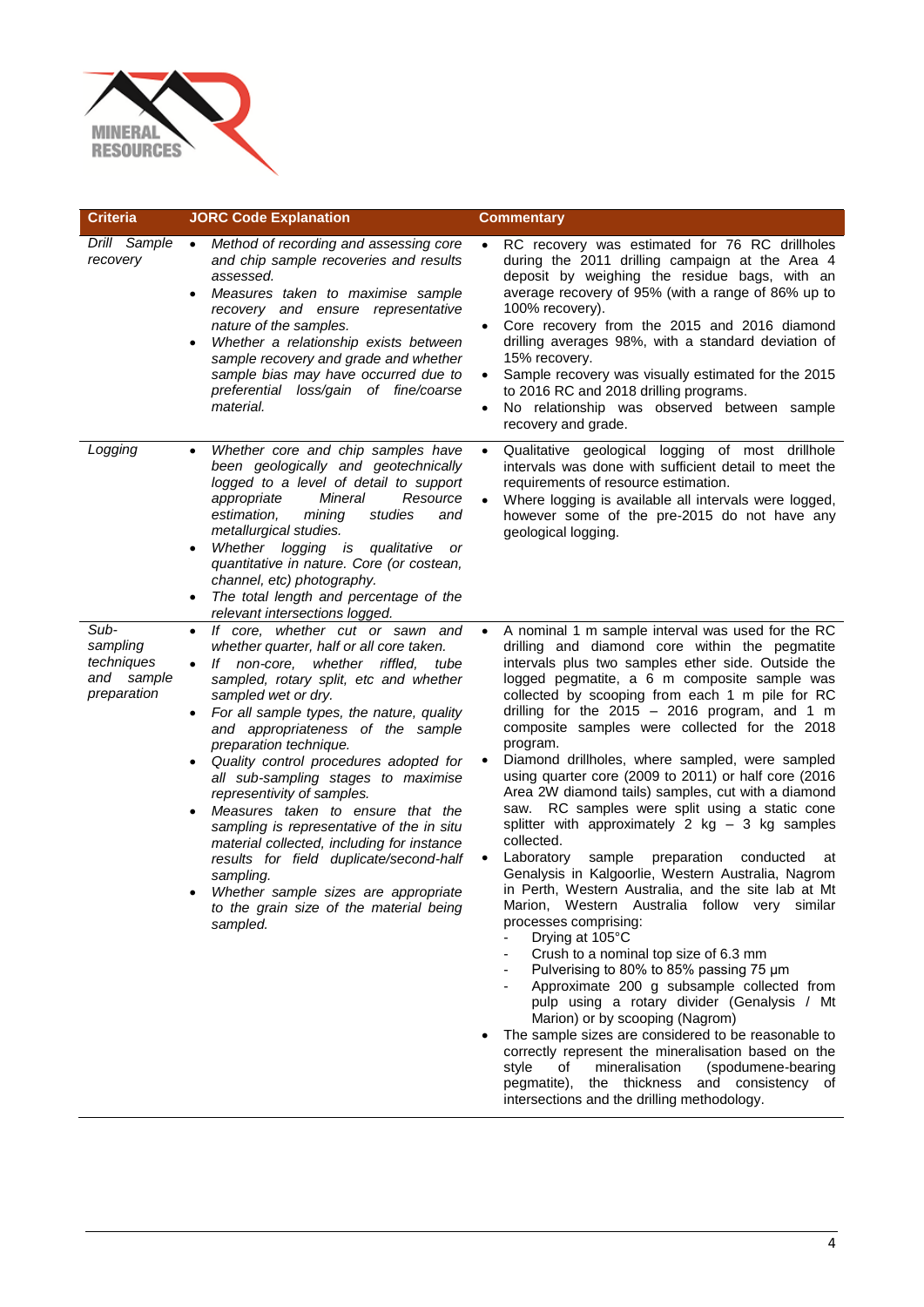

| <b>Criteria</b>                                                        | <b>JORC Code Explanation</b>                                                                                                                                                                                                                                                                                                                                                                                                                                                                                                                                                                                                                                                     | <b>Commentary</b>                                                                                                                                                                                                                                                                                                                                                                                                                                                                                                                                                                                                                                                                                                                                                                                                                                                                                                                                                                                                                                                                                                                                                                                                                                                                                                                                                                                                                                                                                                                                                                                                                                                                                                                                                                                                                                                                                                                                                                                                                                                                                                                                                                                                                                                                   |
|------------------------------------------------------------------------|----------------------------------------------------------------------------------------------------------------------------------------------------------------------------------------------------------------------------------------------------------------------------------------------------------------------------------------------------------------------------------------------------------------------------------------------------------------------------------------------------------------------------------------------------------------------------------------------------------------------------------------------------------------------------------|-------------------------------------------------------------------------------------------------------------------------------------------------------------------------------------------------------------------------------------------------------------------------------------------------------------------------------------------------------------------------------------------------------------------------------------------------------------------------------------------------------------------------------------------------------------------------------------------------------------------------------------------------------------------------------------------------------------------------------------------------------------------------------------------------------------------------------------------------------------------------------------------------------------------------------------------------------------------------------------------------------------------------------------------------------------------------------------------------------------------------------------------------------------------------------------------------------------------------------------------------------------------------------------------------------------------------------------------------------------------------------------------------------------------------------------------------------------------------------------------------------------------------------------------------------------------------------------------------------------------------------------------------------------------------------------------------------------------------------------------------------------------------------------------------------------------------------------------------------------------------------------------------------------------------------------------------------------------------------------------------------------------------------------------------------------------------------------------------------------------------------------------------------------------------------------------------------------------------------------------------------------------------------------|
| Quality<br>$of \bullet$<br>assay<br>data<br>and<br>laboratory<br>tests | The nature, quality and appropriateness<br>of<br>the<br>assaying and<br>laboratory<br>procedures used and whether the<br>technique is considered partial or total.<br>For geophysical tools, spectrometers,<br>handheld XRF instruments, etc, the<br>parameters used in determining the<br>analysis including instrument make and<br>model,<br>reading times,<br>calibrations<br>factors applied and their derivation, etc.<br>Nature of quality control procedures<br>$\bullet$<br>(eg<br>standards,<br>adopted<br>blanks,<br>duplicates, external laboratory checks)<br>and whether acceptable levels of<br>accuracy (ie lack of bias) and precision<br>have been established. | No QAQC of historical drilling, however, this<br>$\bullet$<br>comprises less than 1% of drilled metres and is not<br>considered material.<br>Pulps from 2009 - 2011 samples forwarded to<br>$\bullet$<br>Genalysis in Perth, Western Australia for analysis.<br>Samples from the 2015 - 2016 drilling were prepared<br>and analysed at the Nagrom laboratory in Perth,<br>Western Australia. Samples from the 2018 drilling<br>were prepared and analysed at the Mt Marion<br>laboratory on Site, Western Australia.<br>Li <sub>2</sub> 0 determined by four-acid digest with AAS finish<br>for $2009 - 2011$ data and by peroxide fusion digest<br>with ICP finish for the $2015 - 2016$ and $2018$<br>samples. XRF analysis for Al2O3, CaO, Cr2O3, Fe,<br>$K_2O$ , Mgo, MnO, Na <sub>2</sub> O, Nb, P, SiO <sub>2</sub> , SO <sub>3</sub> , Ta and<br>TiO <sub>2</sub> . Loss on ignition (LOI) at 1000°C measured by<br>thermogravimetric analysis (TGA).<br>In-house pulp standards generated by Gannet<br>Holdings Ltd from Mt Marion material. The standards<br>were not certified, with the standard results assessed<br>by RIM in 2009 $-$ 2011 against the raw average of<br>the round robin assays.<br>2009 - 2011 drilling: Quality control samples,<br>including field duplicates and uncertified standards,<br>were inserted in each sample batch. One uncertified<br>standard was inserted every 20 samples along with<br>one field duplicate sample per drillhole. A total of 230<br>field duplicates were collected.<br>2015 - 2016 drilling: Quality control samples,<br>including field duplicates and uncertified standards,<br>were inserted in each sample batch. One uncertified<br>standard was inserted every 25 samples and one<br>field duplicate every 20 samples. A total of 975 field<br>duplicates were collected.<br>2018 drilling: Quality control samples, including field<br>duplicates, were inserted every 20 samples.<br>Results show reasonable accuracy and precision was<br>achieved during sampling, sample preparation and<br>assaying. However, the in-house standards used<br>from 2009 - 2016 do not have a certified expected<br>value or standard deviation and only provide an<br>indicative assessment of the analytical accuracy. |
| Verification of •<br>sampling and<br>assaying                          | The<br>verification<br>оf<br>significant<br>intersections by either independent or<br>alternative company personnel.<br>The use of twinned holes.<br>٠<br>Documentation of primary data, data<br>$\bullet$<br>entry procedures, data verification, data<br>storage<br>(physical<br>and<br>electronic)<br>protocols.<br>Discuss any adjustment to assay data.                                                                                                                                                                                                                                                                                                                     | No verification of significant intersections of the assay<br>data for pre-2016 drilling has been carried out.<br>Procedures for all aspects of drilling, sampling and<br>$\bullet$<br>geological logging are documented by MRL.<br>Ten drillholes have been twinned by RC drillholes.<br>$\bullet$<br>Analysis of the twinned holes shows reasonable<br>comparison between the drilling techniques.<br>Values below the analytical detection limit were<br>replaced with half the detection limit value. Due to the<br>different generations of data some assay conversions<br>from ppm to percent were made (by dividing by<br>10,000). Additionally, in some cases conversion from<br>Li to Li <sub>2</sub> O and from Fe <sub>2</sub> O <sub>3</sub> to Fe was required. No<br>other adjustments have been made to the assay<br>data.                                                                                                                                                                                                                                                                                                                                                                                                                                                                                                                                                                                                                                                                                                                                                                                                                                                                                                                                                                                                                                                                                                                                                                                                                                                                                                                                                                                                                                            |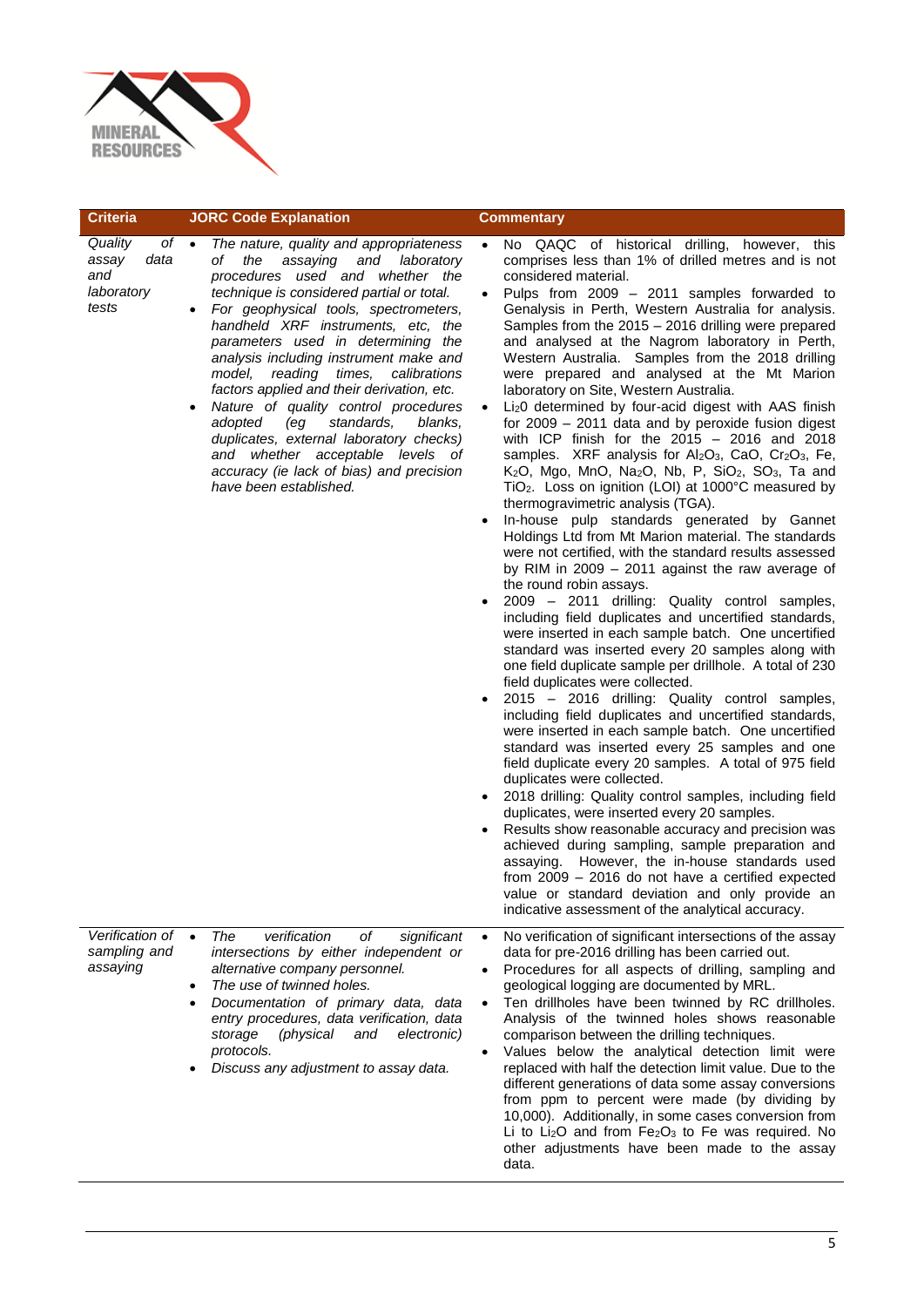

| <b>Criteria</b>                                                             | <b>JORC Code Explanation</b>                                                                                                                                                                                                                                                                                                                                                                                  | <b>Commentary</b>                                                                                                                                                                                                                                                                                                                                                                                                                                                                                                                                                                                                                                                                                                                                                                                                                                                                                                                                                                                                                                                                                                                                                                                                                                                                                                                                                                                                                               |
|-----------------------------------------------------------------------------|---------------------------------------------------------------------------------------------------------------------------------------------------------------------------------------------------------------------------------------------------------------------------------------------------------------------------------------------------------------------------------------------------------------|-------------------------------------------------------------------------------------------------------------------------------------------------------------------------------------------------------------------------------------------------------------------------------------------------------------------------------------------------------------------------------------------------------------------------------------------------------------------------------------------------------------------------------------------------------------------------------------------------------------------------------------------------------------------------------------------------------------------------------------------------------------------------------------------------------------------------------------------------------------------------------------------------------------------------------------------------------------------------------------------------------------------------------------------------------------------------------------------------------------------------------------------------------------------------------------------------------------------------------------------------------------------------------------------------------------------------------------------------------------------------------------------------------------------------------------------------|
| Location<br>оf<br>data points                                               | Accuracy and quality of surveys used to<br>$\bullet$<br>locate drill holes (collar and down-hole<br>surveys), trenches, mine workings and<br>other<br>locations<br>used<br>in<br>Mineral<br>Resource estimation.<br>Specification of the grid system used.<br>Quality and adequacy of topographic<br>control.                                                                                                 | The grid is based on the MGA94 Zone 51 grid<br>$\bullet$<br>system.<br>Drillhole collar locations for the 2009 - 2016 drilling<br>$\bullet$<br>were surveyed by a contract surveyor using RTK<br>GPS with a nominal accuracy of 20mm horizontally<br>and 30mm vertically. Drillhole collar locations for the<br>2018 drilling were surveyed by the Site surveyor<br>using RTK GPS with a nominal accuracy of 20mm<br>horizontally and 30mm vertically. 14 drillholes were<br>found to have incorrect coordinates for the collar and<br>were subsequently projected to the topographic<br>surface.<br>No downhole survey information was collected. The<br>vast majority of holes were drilled vertically. Some<br>shallow inclined holes were drilled at the Area 5<br>deposit.<br>Given that almost all the drillholes at the Mt Marion<br>$\bullet$<br>deposit are vertical, the downhole deviation (and lack<br>of adequate downhole surveys) is not considered to<br>be a major risk with respect to the shallow portions of<br>the Mt Marion resource. Below 100 m vertical depth<br>the Mineral Resource has been classified as inferred,<br>partly to reflect uncertainty associated with potential<br>drillhole deviation.<br>A LIDAR topographic survey based on 1 m contours,<br>completed in 2015 by AAM Group is available across<br>the tenement package. The topographic surface is<br>validated by the drillhole collar surveys. |
| Data spacing<br>and<br>distribution                                         | Data spacing for reporting of Exploration<br>$\bullet$<br>Results.<br>Whether<br>the<br>data<br>spacing<br>and<br>$\bullet$<br>distribution is sufficient to establish the<br>degree<br>of geological<br>and<br>grade<br>continuity appropriate for the Mineral<br>Resource and Ore Reserve estimation<br>procedure(s) and classifications applied.<br>Whether sample compositing has been<br>applied.        | The drilling was completed along a set of east-west<br>$\bullet$<br>trending sections for Areas 1, 2, 2W, 4, 5 and 7. The<br>drill sections are oriented northeast-southwest for<br>Area 6. The drill spacing ranges from 30 m to 40 m<br>apart (in the along strike and down dip directions) for<br>the majority of the deposit. The northern portions of<br>Area 2, 2W and 6 area drilled to a nominal 80 m<br>spacing.<br>The section spacing is sufficient to establish the<br>degree of geological and grade continuity necessary<br>to support the resource classifications that were<br>applied.<br>The drilling was composited downhole using a 1 m<br>interval within the pegmatite and 6 m within the<br>surrounding host rocks.                                                                                                                                                                                                                                                                                                                                                                                                                                                                                                                                                                                                                                                                                                      |
| Orientation of •<br>data<br>in<br>relation<br>to<br>geological<br>structure | Whether the orientation of sampling<br>achieves unbiased sampling of possible<br>structures and the extent to which this is<br>known, considering the deposit type.<br>If the relationship between the drilling<br>$\bullet$<br>orientation and the orientation of key<br>mineralised structures is considered to<br>have introduced a sampling bias, this<br>should be assessed and reported if<br>material. | The vast majority of the drilling is vertical.<br>$\bullet$<br>The location and orientation of the majority of the Mt<br>Marion drilling is appropriate given the strike and<br>morphology of the lithium pegmatite mineralisation.<br>However, for the sub-vertical feeder zone at Area<br>2W, the vertical drilling is not considered appropriate<br>given the strike and morphology of the lithium<br>pegmatite mineralisation. However, for the sub-<br>vertical feeder zone at Area 2W, the vertical drilling is<br>not considered appropriate and is reflected in the<br>inferred classification in this area.                                                                                                                                                                                                                                                                                                                                                                                                                                                                                                                                                                                                                                                                                                                                                                                                                            |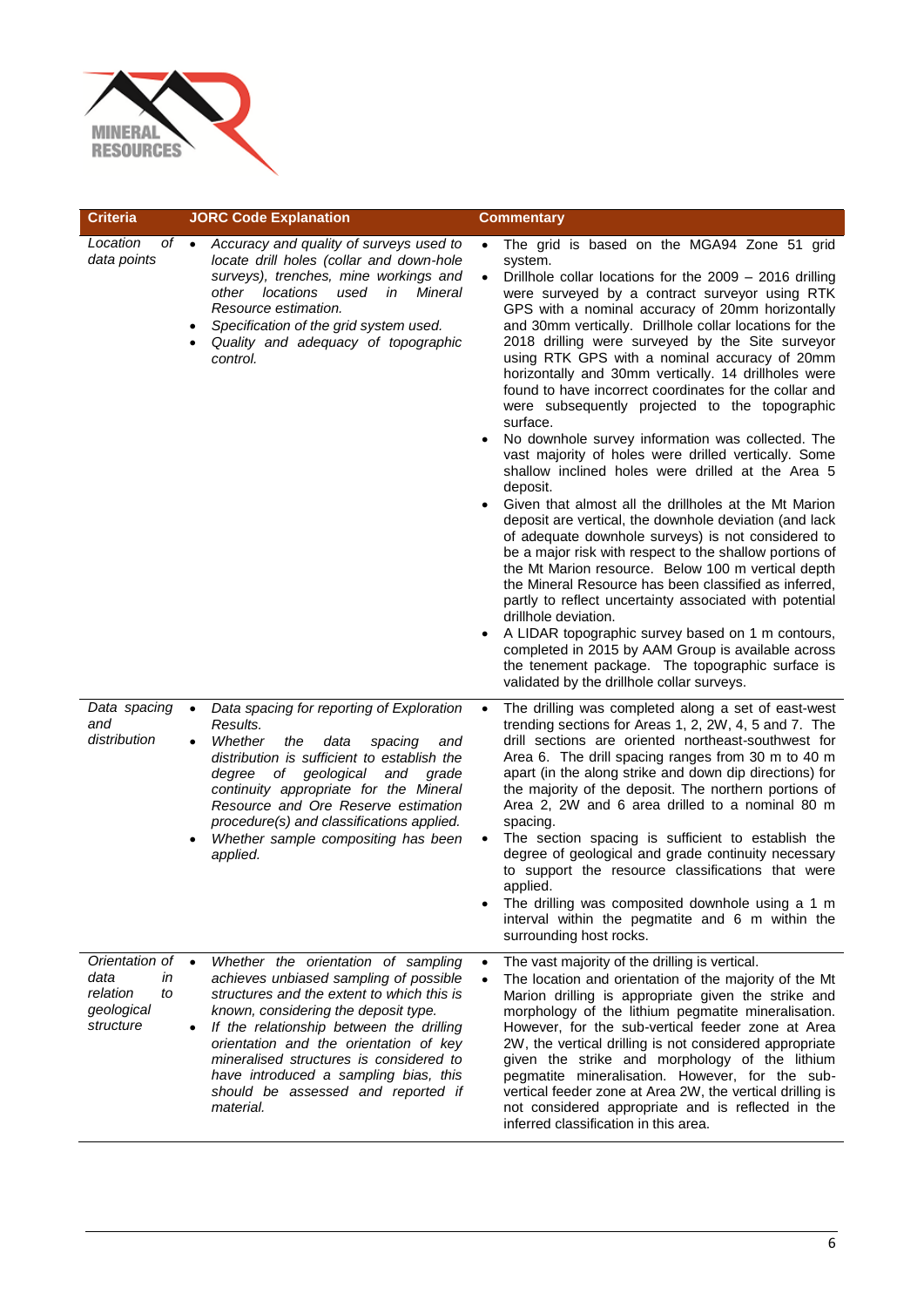

| <b>Criteria</b>    | <b>JORC Code Explanation</b>                                                             | <b>Commentary</b>                                                                                                                                                                                                                                                                                                                                    |
|--------------------|------------------------------------------------------------------------------------------|------------------------------------------------------------------------------------------------------------------------------------------------------------------------------------------------------------------------------------------------------------------------------------------------------------------------------------------------------|
| Sample<br>security | The measures taken to ensure sample<br>$\bullet$<br>security.                            | No specific measures have been taken to ensure<br>٠<br>sample security.<br>Once received at the laboratory, samples were<br>$\bullet$<br>compared by the laboratory to the sample dispatch<br>documents.<br>• Sample security is not considered to pose a major<br>risk to the integrity of the assay data used in the<br>Mineral Resource estimate. |
| Audits<br>reviews  | The results of any audits or reviews of<br>$or \bullet$<br>sampling techniques and data. | Snowden Group carried out an independent review of<br>$\bullet$<br>the drilling, sampling and assaying protocols, and the<br>assay database, for the Mt Marion project for the<br>2016 Mineral Resource estimate. No critical issues<br>were found.                                                                                                  |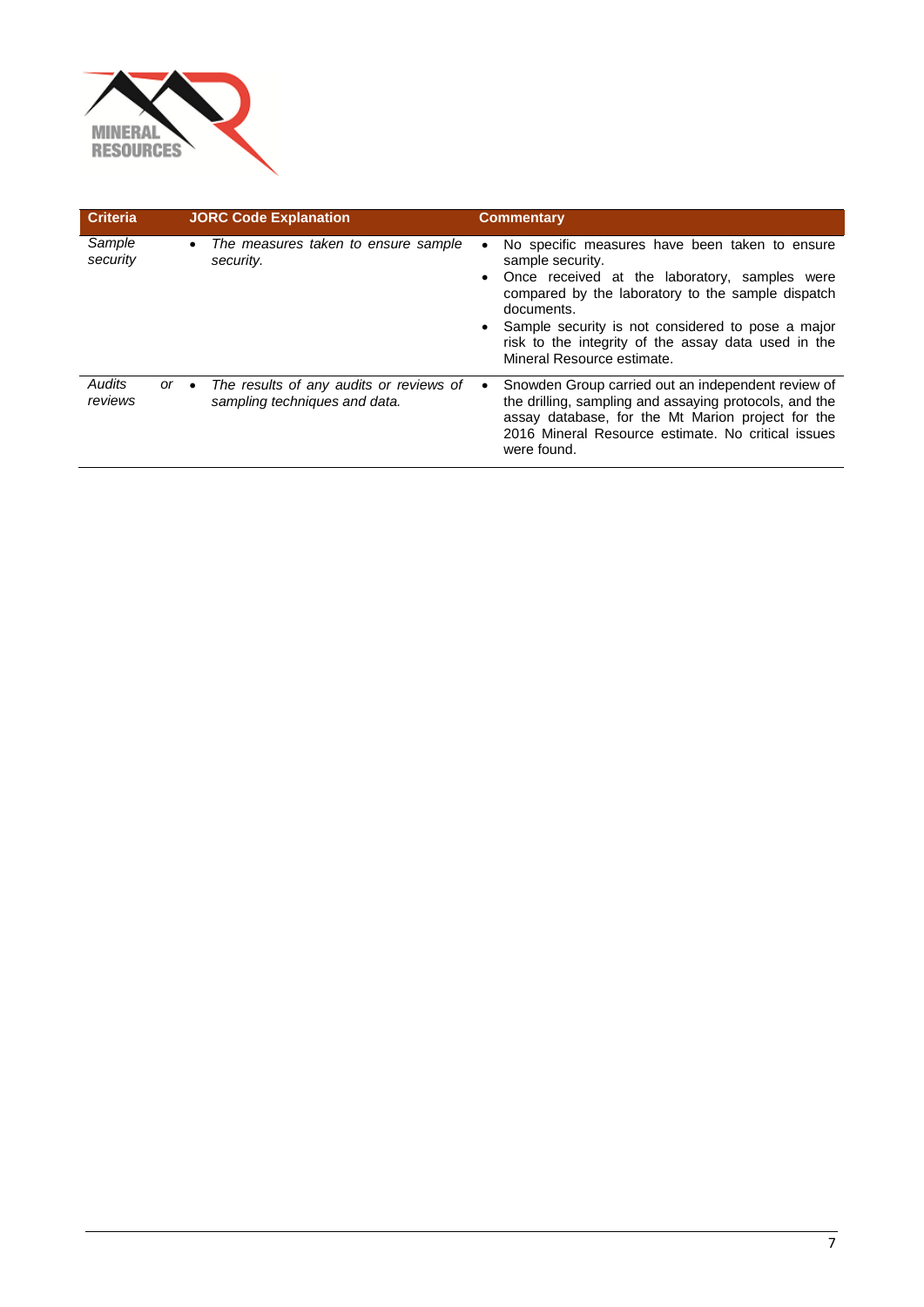

# **Section 2 – Reporting of Exploration Results**

(Criteria listed in the preceding section also apply to this section.)

| <b>Criteria</b>                                        | <b>JORC Code Explanation</b>                                                                                                                                                                                                                                                                                                                                                                                                                        | <b>Commentary</b>                                                                                                                                                                                                                                                                                                                                                                                                                                                                                                                                                                                                                                                                                                                                                                                                                                                                                                                                                                                                                                                                                                                                                                                                                                                                                                                                                                     |
|--------------------------------------------------------|-----------------------------------------------------------------------------------------------------------------------------------------------------------------------------------------------------------------------------------------------------------------------------------------------------------------------------------------------------------------------------------------------------------------------------------------------------|---------------------------------------------------------------------------------------------------------------------------------------------------------------------------------------------------------------------------------------------------------------------------------------------------------------------------------------------------------------------------------------------------------------------------------------------------------------------------------------------------------------------------------------------------------------------------------------------------------------------------------------------------------------------------------------------------------------------------------------------------------------------------------------------------------------------------------------------------------------------------------------------------------------------------------------------------------------------------------------------------------------------------------------------------------------------------------------------------------------------------------------------------------------------------------------------------------------------------------------------------------------------------------------------------------------------------------------------------------------------------------------|
| General<br>and<br>tenement<br>land<br>tenure<br>status | Type, reference name/number, location<br>and ownership including agreements or<br>material issues with third parties such as<br>joint ventures, partnerships, overriding<br>royalties, native title interests, historical<br>sites, wilderness or national park and<br>environmental settings.<br>The security of the tenure held at the time<br>of reporting along with any known<br>impediments to obtaining a licence to<br>operate in the area. | Granted Mining Leases M15/717, M15/999 and<br>$\bullet$<br>M15/1000. Leases granted to Reed Industrial<br>Minerals Pty Ltd (RIM), which is a joint venture<br>between Neometals Ltd, Mineral Resources<br>Limited (43.1%) and Jiangxi Ganfeng Lithium Co.<br>Ltd $(43.1)$ .<br>Northern portion of project occurs on Hampton<br>$\bullet$<br>Area Location 53, which is owned by Metals X<br>Limited. RIM has agreed to lease the lithium<br>mining rights over a portion of Hampton Area<br>Location 53, adjoining the Mt Marion project. The<br>agreement allows RIM to explore and develop the<br>lithium project within the agreed portion of<br>Hampton Area Location 53. For details, refer to<br>Neometals Ltd announcement dated 7 July 2015<br>entitled "Completion of transaction with Metals X".                                                                                                                                                                                                                                                                                                                                                                                                                                                                                                                                                                           |
| Exploration<br>done by other<br>parties                | of<br>Acknowledgment<br>and<br>appraisal<br>$\bullet$<br>exploration by other parties.                                                                                                                                                                                                                                                                                                                                                              | A total of 966 drillholes have been drilled as at 30<br>$\bullet$<br>April 2018 totalling approximately 85,685 m in<br>length. Initial drilling at Mt Marion was completed<br>by Western Mining Corporation in the 1970s.<br>Approximately 22% of the drilled metres were<br>completed by Reed and later by RIM between<br>2009 and 2011, with the remainder completed by<br>MRL between 2015 and 2018.                                                                                                                                                                                                                                                                                                                                                                                                                                                                                                                                                                                                                                                                                                                                                                                                                                                                                                                                                                               |
| Geology                                                | Deposit type, geological setting and style<br>$\bullet$<br>of mineralisation.                                                                                                                                                                                                                                                                                                                                                                       | The Mt Marion lithium mineralisation is hosted<br>$\bullet$<br>within a number of sub-parallel, northeast to<br>northwest trending pegmatite intrusive bodies<br>which dip at between 10° and 30° to the west.<br>Individual pegmatites vary in strike length from<br>approximately 300 m to 1,500 m and average 15<br>m to 20 m in thickness, but vary locally from less<br>than 2 m to up to 35 m thick. The pegmatites<br>intrude the mafic volcanic host rocks of the<br>surrounding greenstone belt.<br>To the southwest of Area 2W, large intervals of<br>spodumene-bearing pegmatite intersected during<br>the 2016 drilling are interpreted to be part of a<br>sub-vertical, northeast striking feeder zone. The<br>feeder zone is interpreted to be around 40 m to 80<br>m wide, extending approximately 400 m along<br>strike and down to over 500 m below surface, and<br>is open at depth.<br>The lithium occurs as 5 cm to 30 cm long grey-<br>white spodumene crystals within medium grained<br>pegmatites comprising primarily of quartz,<br>spodumene<br>feldspar,<br>and<br>muscovite.<br>The<br>spodumene<br>crystals<br>broadly<br>oriented<br>are<br>orthogonal to the pegmatite contacts. Some<br>zoning of the pegmatites parallel to the contacts is<br>with<br>higher<br>observed,<br>concentrations<br>οf<br>spodumene occurring close to the upper contact. |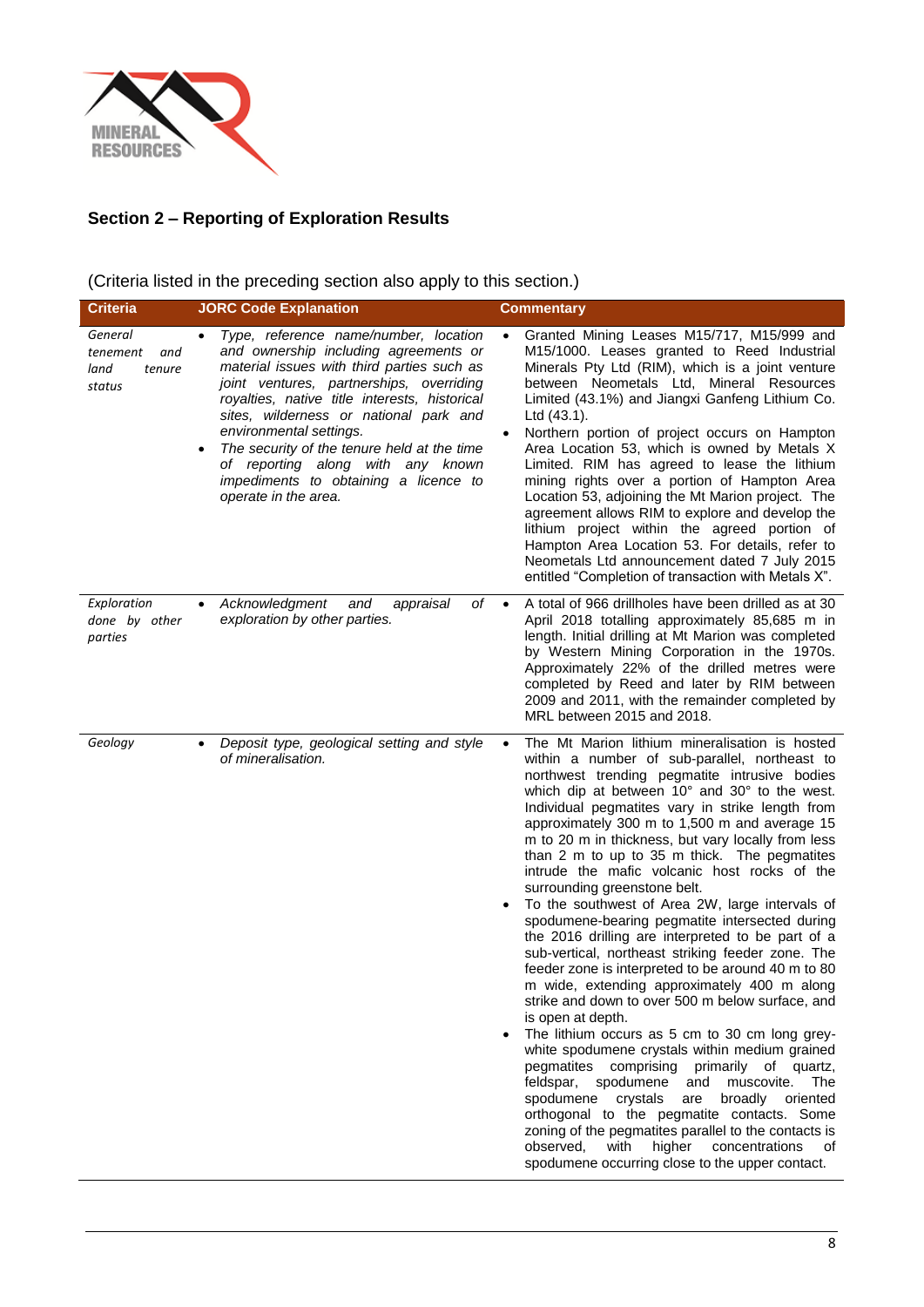

| <b>Criteria</b>                                                                    | <b>JORC Code Explanation</b>                                                                                                                                                                                                                                                                                                                                                                                                                                                                                                                                                                                                                                                                                                   | <b>Commentary</b>                                       |
|------------------------------------------------------------------------------------|--------------------------------------------------------------------------------------------------------------------------------------------------------------------------------------------------------------------------------------------------------------------------------------------------------------------------------------------------------------------------------------------------------------------------------------------------------------------------------------------------------------------------------------------------------------------------------------------------------------------------------------------------------------------------------------------------------------------------------|---------------------------------------------------------|
| Drill<br>hole<br><b>Information</b>                                                | A summary of all information material to<br>$\bullet$<br>the understanding of the exploration<br>results including a tabulation of the<br>following information for all Material drill<br>holes:<br>easting and northing of the drill hole<br>$\circ$<br>collar<br>elevation or RL (Reduced Level –<br>$\circ$<br>elevation above sea level in metres) of<br>the drill hole collar<br>dip and azimuth of the hole<br>$\circ$<br>down hole length and interception<br>depth<br>hole length.<br>$\circ$<br>If the exclusion of this information is<br>justified on the basis that the information<br>is not Material and this exclusion does not<br>detract from the understanding of the<br>report, the Competent Person should | No exploration results being reported.<br>$\bullet$     |
| Data<br>aggregation<br>methods                                                     | clearly explain why this is the case.<br>In reporting Exploration Results, weighting<br>$\bullet$<br>averaging techniques, maximum and/or<br>minimum grade truncations (eg cutting of<br>high grades) and cut-off grades are<br>usually Material and should be stated.<br>Where aggregate intercepts incorporate<br>short lengths of high grade results and<br>longer lengths of low grade results, the<br>procedure used for such aggregation<br>should be stated and some typical<br>examples of such aggregations should be<br>shown in detail.<br>The assumptions used for any reporting of<br>metal equivalent values should be clearly<br>stated.                                                                        | No exploration results being reported.                  |
| Relationship<br>between<br>mineralisation<br>widths<br>and<br>intercept<br>lengths | These<br>relationships<br>are<br>particularly<br>$\bullet$<br>important in the reporting of Exploration<br>Results.<br>If the geometry of the mineralisation with<br>respect to the drill hole angle is known, its<br>nature should be reported.<br>If it is not known and only the down hole<br>lengths are reported, there should be a<br>clear statement to this effect (eg 'down<br>hole length, true width not known').                                                                                                                                                                                                                                                                                                   | No exploration results being reported.<br>$\bullet$     |
| <b>Diagrams</b>                                                                    | Appropriate maps and sections (with<br>scales) and tabulations of intercepts<br>should be included for any significant<br>discovery being reported These should<br>include, but not be limited to a plan view<br>of<br>drill<br>hole<br>collar<br>locations<br>and<br>appropriate sectional views.                                                                                                                                                                                                                                                                                                                                                                                                                             | No significant discoveries being reported.<br>$\bullet$ |
| <b>Balanced</b><br>reporting                                                       | Where comprehensive reporting of all<br>Exploration Results is not practicable,<br>representative reporting of both low and<br>high grades and/or widths should be<br>practiced to avoid misleading reporting of<br><b>Exploration Results.</b>                                                                                                                                                                                                                                                                                                                                                                                                                                                                                | No exploration results being reported.<br>$\bullet$     |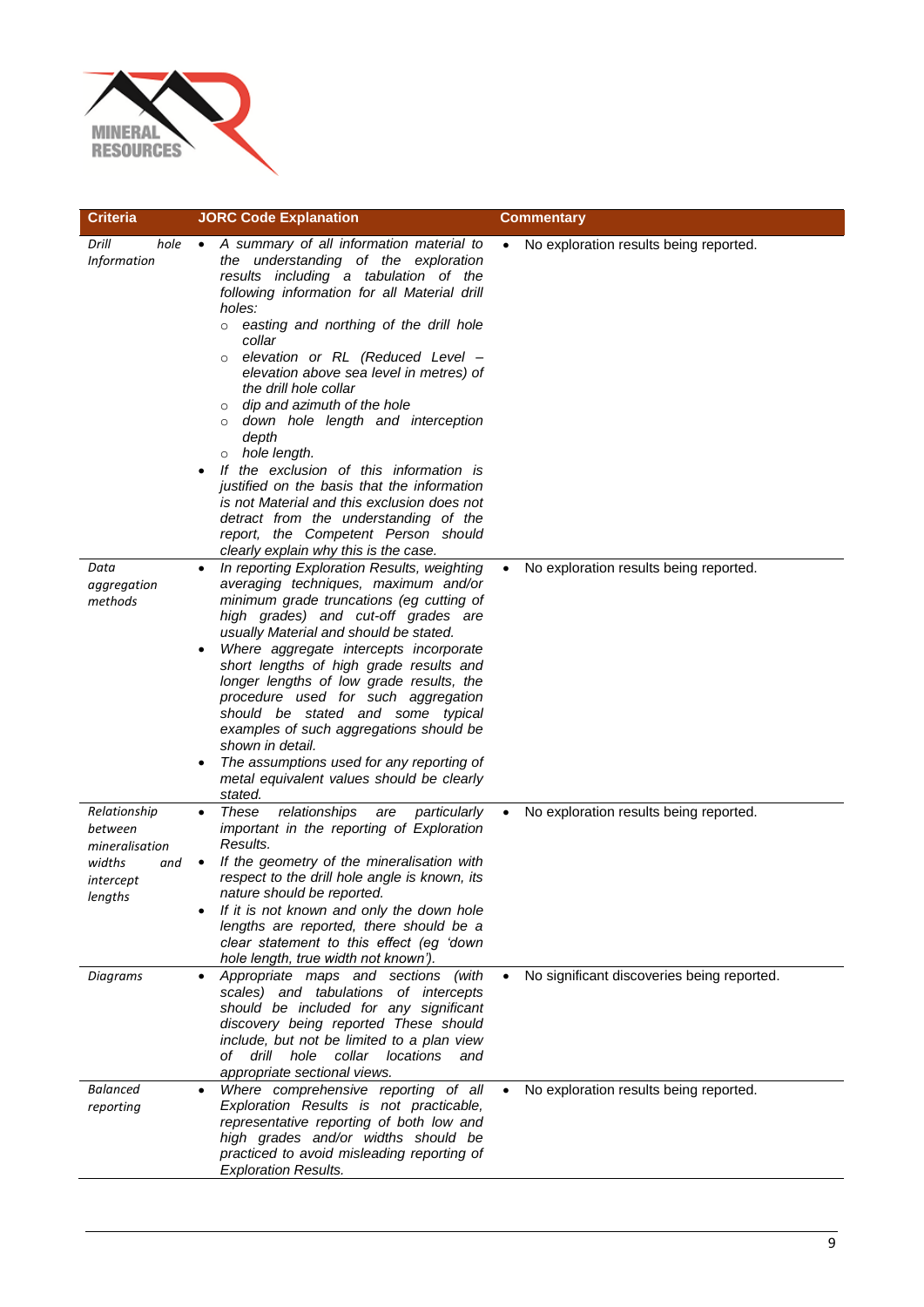

| <b>Criteria</b>                             | <b>JORC Code Explanation</b>                                                                                                                                                                                                                                                                                                                                                                                                  | <b>Commentary</b>                                                                                                                                                             |
|---------------------------------------------|-------------------------------------------------------------------------------------------------------------------------------------------------------------------------------------------------------------------------------------------------------------------------------------------------------------------------------------------------------------------------------------------------------------------------------|-------------------------------------------------------------------------------------------------------------------------------------------------------------------------------|
| Other<br>substantive<br>exploration<br>data | Other exploration data, if meaningful and<br>$\bullet$<br>material, should be reported including (but<br>not limited to): geological observations;<br>geophysical survey results; geochemical<br>survey results; bulk samples - size and<br>method of treatment; metallurgical test<br>results; bulk density, groundwater,<br>geotechnical and rock characteristics;<br>potential deleterious or contaminating<br>substances. | No exploration results being reported.<br>Outcrop of spodumene-bearing pegmatite along<br>with exposure in the open-pit supports the<br>interpreted pegmatite in these areas. |
| <b>Further work</b>                         | The nature and scale of planned further<br>$\bullet$<br>work (eg tests for lateral extensions or<br>depth extensions or large-scale step-out<br>drilling).<br>Diagrams clearly highlighting the areas of<br>possible extensions, including the main<br>geological interpretations and future<br>drilling areas, provided this information is<br>not commercially sensitive.                                                   | Selective deep ground penetrating radar across<br>$\bullet$<br>the tenements to define blind surface targets, with<br>follow-up drilling.                                     |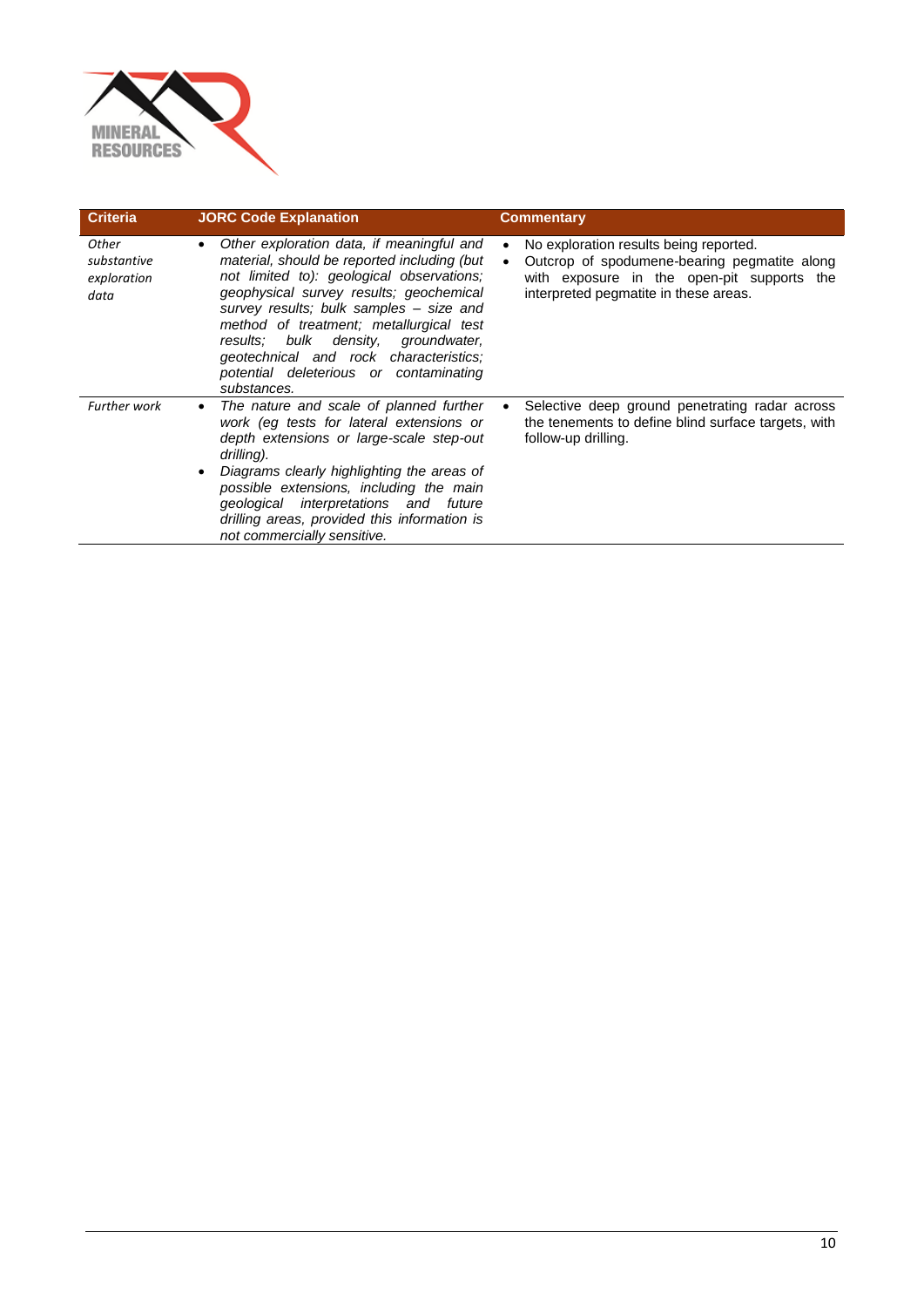

## **Section 3 – Estimation and Reporting of Mineral Resources**

(Criteria listed in the preceding section also apply to this section.)

| Criteria                     | <b>JORC Code Explanation</b>                                                                                                                                                                                                                                                                                                                                                                                                                                                                                  | Commentary                                                                                                                                                                                                                                                                                                                                                                                                                                                                                                                                                                                                                                                                                                                                                                                                                                                                                                                                                                                                                                                                                                                                                                                                                                                                                                                                                                                                                                                |
|------------------------------|---------------------------------------------------------------------------------------------------------------------------------------------------------------------------------------------------------------------------------------------------------------------------------------------------------------------------------------------------------------------------------------------------------------------------------------------------------------------------------------------------------------|-----------------------------------------------------------------------------------------------------------------------------------------------------------------------------------------------------------------------------------------------------------------------------------------------------------------------------------------------------------------------------------------------------------------------------------------------------------------------------------------------------------------------------------------------------------------------------------------------------------------------------------------------------------------------------------------------------------------------------------------------------------------------------------------------------------------------------------------------------------------------------------------------------------------------------------------------------------------------------------------------------------------------------------------------------------------------------------------------------------------------------------------------------------------------------------------------------------------------------------------------------------------------------------------------------------------------------------------------------------------------------------------------------------------------------------------------------------|
| Database<br>integrity        | Measures taken to ensure that data has<br>not been corrupted by, for example,<br>transcription or keying errors, between<br>its initial collection and its use for<br>Mineral Resource estimation purposes.<br>Data validation procedures used.<br>$\bullet$                                                                                                                                                                                                                                                  | MRL stores all of the Mt Marion drilling information in<br>a DataShed database. The database is managed by<br>Mineral Resources Ltd.<br>Basic checks of the data for potential errors were<br>$\bullet$<br>carried out as a preliminary step to compiling the<br>2016 resource estimate, and again for the 2018<br>resource estimate update. No significant flaws were<br>identified.                                                                                                                                                                                                                                                                                                                                                                                                                                                                                                                                                                                                                                                                                                                                                                                                                                                                                                                                                                                                                                                                     |
| Site visits                  | Comment on any site visits undertaken<br>$\bullet$<br>by the Competent Person and the<br>outcome of those visits.<br>If no site visits have been undertaken<br>$\bullet$<br>indicate why this is the case.                                                                                                                                                                                                                                                                                                    | Multiple site visits to the Mt Marion project were<br>carried out by the Snowden Principal Consultant,<br>John Graindorge as part of the previous 2016<br>Mineral Resource estimate.<br>No site visit was conducted by the MRL Competent<br>Person, Matthew Watson prior to estimating the<br>Area 7 pegmatite lense. The limited size of the drill<br>program did not afford sufficient time for inspection<br>during drilling.                                                                                                                                                                                                                                                                                                                                                                                                                                                                                                                                                                                                                                                                                                                                                                                                                                                                                                                                                                                                                          |
| Geological<br>interpretation | Confidence<br>in<br>(or<br>conversely,<br>the<br>$\bullet$<br>of)<br>uncertainty<br>the<br>geological<br>interpretation of the mineral deposit.<br>Nature of the data used and of any<br>$\bullet$<br>assumptions made.<br>The effect, if any, of alternative<br>$\bullet$<br>interpretations on Mineral Resource<br>estimation.<br>The use of geology in guiding and<br>$\bullet$<br>controlling Mineral Resource estimation.<br>The factors affecting continuity both of<br>$\bullet$<br>grade and geology. | The local geology is reasonably well understood as<br>$\bullet$<br>a result of work undertaken by RIM and MRL.<br>Lithium mineralisation occurs as spodumene crystals<br>$\bullet$<br>which are hosted within quartz-feldspar-muscovite<br>pegmatites.<br>The<br>spodumene-bearing<br>pegmatites<br>were<br>$\bullet$<br>interpreted and wireframed in section based largely<br>on the geological logging of pegmatite intersections,<br>along with geochemistry (e.g. Li <sub>2</sub> O, Fe and MgO<br>content). The pegmatite intersections are easily<br>identified in the drilling.<br>The feeder zone at Area 2W is interpreted to be sub-<br>$\bullet$<br>vertical, however the vertical orientation of the<br>drilling (and lack of downhole surveys) means that<br>there is significant uncertainty associated with this<br>zone.<br>No changes were made to Area 5 from the 2011<br>interpretation as no further drilling has been<br>conducted in this area.<br>Area 7 was delineated in the 2018 drilling program, it<br>previously formed a poorly defined small scale<br>(<150Kt) pegmatite lense in Area 1.<br>Outcrops and exposure of the pegmatite confirms<br>the validity of the geological interpretation based on<br>the drilling.<br>Alternative interpretations of the mineralisation are<br>unlikely to significantly change the overall volume of<br>the mineralised envelopes in terms of the reported<br>classified resources. |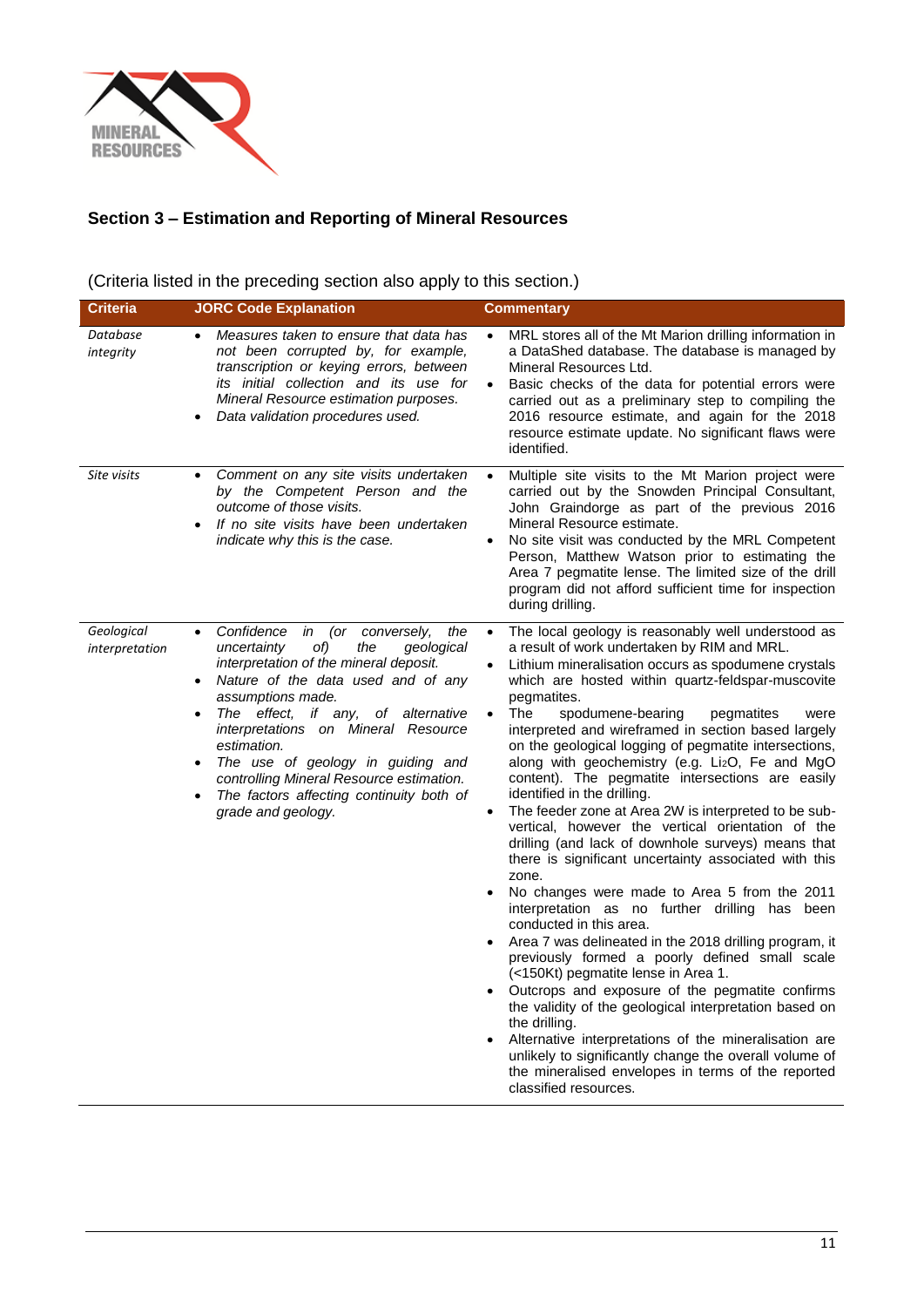

| <b>Criteria</b>                                  | <b>JORC Code Explanation</b>                                                                                                                                                                                                                                                                                                                                                                                                                                                                                                                                                                                                                                                                                                                                                                                                                                                                                                                                                                                                                                                                                                                                                                                                                                                                                                                                                                                                                                                                     | <b>Commentary</b>                                                                                                                                                                                                                                                                                                                                                                                                                                                                                                                                                                                                                                                                                                                                                                                                                                                                                                                                                                                                                                                                                                                                                                                                                                                                                                                                                                                                                                                                                                                                                                                                                                                                                                                                                                                                                                                                                       |
|--------------------------------------------------|--------------------------------------------------------------------------------------------------------------------------------------------------------------------------------------------------------------------------------------------------------------------------------------------------------------------------------------------------------------------------------------------------------------------------------------------------------------------------------------------------------------------------------------------------------------------------------------------------------------------------------------------------------------------------------------------------------------------------------------------------------------------------------------------------------------------------------------------------------------------------------------------------------------------------------------------------------------------------------------------------------------------------------------------------------------------------------------------------------------------------------------------------------------------------------------------------------------------------------------------------------------------------------------------------------------------------------------------------------------------------------------------------------------------------------------------------------------------------------------------------|---------------------------------------------------------------------------------------------------------------------------------------------------------------------------------------------------------------------------------------------------------------------------------------------------------------------------------------------------------------------------------------------------------------------------------------------------------------------------------------------------------------------------------------------------------------------------------------------------------------------------------------------------------------------------------------------------------------------------------------------------------------------------------------------------------------------------------------------------------------------------------------------------------------------------------------------------------------------------------------------------------------------------------------------------------------------------------------------------------------------------------------------------------------------------------------------------------------------------------------------------------------------------------------------------------------------------------------------------------------------------------------------------------------------------------------------------------------------------------------------------------------------------------------------------------------------------------------------------------------------------------------------------------------------------------------------------------------------------------------------------------------------------------------------------------------------------------------------------------------------------------------------------------|
| Dimensions                                       | The extent and variability of the Mineral<br>Resource expressed as length (along<br>strike or otherwise), plan width, and<br>depth below surface to the upper and<br>lower limits of the Mineral Resource.                                                                                                                                                                                                                                                                                                                                                                                                                                                                                                                                                                                                                                                                                                                                                                                                                                                                                                                                                                                                                                                                                                                                                                                                                                                                                       | The Mt Marion lithium mineralisation is hosted within<br>a number of sub-parallel, northeast to northwest<br>trending pegmatite intrusive bodies which dip at<br>between 10° and 30° to the west. Individual<br>pegmatites vary in strike length from approximately<br>300 m to 1,500 m and average 15 m to 20 m in<br>thickness, but vary locally from less than 2 m to up<br>to 35 m thick. The pegmatites are currently defined<br>to a depth of up to 250 m below surface, with the<br>feeder zone extending down to a depth of 400 m<br>below surface.                                                                                                                                                                                                                                                                                                                                                                                                                                                                                                                                                                                                                                                                                                                                                                                                                                                                                                                                                                                                                                                                                                                                                                                                                                                                                                                                             |
| <b>Estimation</b> and<br>modelling<br>techniques | The nature and appropriateness of the<br>$\bullet$<br>estimation technique(s) applied and key<br>assumptions, including treatment of<br>extreme grade values,<br>domaining,<br>interpolation parameters and maximum<br>distance of extrapolation from data<br>points. If a computer assisted estimation<br>method<br>chosen<br>include<br>was<br>a<br>description of computer software and<br>parameters used.<br>The availability of check estimates,<br>and/or<br>estimates<br>mine<br>previous<br>production records and whether the<br>Mineral Resource<br>estimate<br>takes<br>appropriate account of such data.<br>The assumptions made<br>regarding<br>$\bullet$<br>recovery of by-products.<br>Estimation of deleterious elements or<br>other non-grade variables of economic<br>significance (eg sulphur for acid mine<br>drainage characterisation).<br>In the case of block model interpolation,<br>the block size in relation to the average<br>sample<br>spacing<br>the<br>search<br>and<br>employed.<br>Any assumptions behind modelling of<br>selective mining units.<br>Any assumptions about correlation<br>between variables.<br>Description of how the geological<br>interpretation was used to control the<br>resource estimates.<br>Discussion of basis for using or not<br>using grade cutting or capping.<br>The process of validation, the checking<br>process used, the comparison of model<br>data to drill hole data, and use of<br>reconciliation data if available. | Estimation of Li <sub>2</sub> O, Fe, Al <sub>2</sub> O <sub>3</sub> , CaO, K <sub>2</sub> O, LOI, MgO,<br>$\bullet$<br>MnO, Na <sub>2</sub> O, P, SiO <sub>2</sub> , Ta and TiO <sub>2</sub> using ordinary<br>block kriging with hard domain boundaries and top-<br>cuts where required to control the impact of outlier<br>grades. No top-cuts were applied to Li2O or Fe.<br>Dynamic anisotropy was used to adjust the search<br>ellipse and variogram orientation based on the local<br>dip and dip direction of the geological interpretation.<br>Grade estimation was completed using Datamine<br>Studio 3 (Datamine) software.<br>Block model constructed using a parent block size of<br>15 mE by 15mN by 2.5mRL based on half the<br>nominal drillhole spacing along with an assessment<br>of grade continuity. The search ellipse orientation<br>and radius was based on the results of the grade<br>continuity<br>analysis,<br>with<br>the<br>same<br>search<br>neighbourhood parameters used for all elements to<br>maintain the metal balance and correlations<br>between elements. An initial search of 50 m by 35 m<br>by 4 m thick was used, with a minimum of 8 and<br>maximum of 20 samples. The number of samples<br>per drillhole was limited to four.<br>Lithium mineralisation was modelled, along with the<br>$\bullet$<br>surrounding host rock domains.<br>Grade estimates were validated against the input<br>drillhole composites (globally and using grade trend<br>plots) and show a good comparison.<br>John Graindorge of Snowden previously estimated<br>the Mt Marion Mineral Resource in October 2016.<br>The May 2018 Mineral Resource update was carried<br>out by the MRL Competent Person, Matthew Watson<br>using the Snowden 2016 modelling parameters. The<br>update delineates a small (0.6Mt) satellite pegmatite<br>lense adjacent to the Area 1 pegmatite. |
| Moisture                                         | Whether the tonnages are estimated on<br>a dry basis or with natural moisture, and<br>the method of determination of the<br>moisture content.                                                                                                                                                                                                                                                                                                                                                                                                                                                                                                                                                                                                                                                                                                                                                                                                                                                                                                                                                                                                                                                                                                                                                                                                                                                                                                                                                    | Tonnages are estimated on a dry basis.                                                                                                                                                                                                                                                                                                                                                                                                                                                                                                                                                                                                                                                                                                                                                                                                                                                                                                                                                                                                                                                                                                                                                                                                                                                                                                                                                                                                                                                                                                                                                                                                                                                                                                                                                                                                                                                                  |
| Cut-off<br>parameters                            | The basis of the adopted cut-off<br>grade(s) or quality parameters applied.                                                                                                                                                                                                                                                                                                                                                                                                                                                                                                                                                                                                                                                                                                                                                                                                                                                                                                                                                                                                                                                                                                                                                                                                                                                                                                                                                                                                                      | The mineralisation has been reported above a 0.5%<br>Li <sub>2</sub> O cut-off grade. The sensitivity of the Mineral<br>Resource to the reporting cut-off grade is minimal at<br>cut-offs below $0.5\%$ Li <sub>2</sub> O.                                                                                                                                                                                                                                                                                                                                                                                                                                                                                                                                                                                                                                                                                                                                                                                                                                                                                                                                                                                                                                                                                                                                                                                                                                                                                                                                                                                                                                                                                                                                                                                                                                                                              |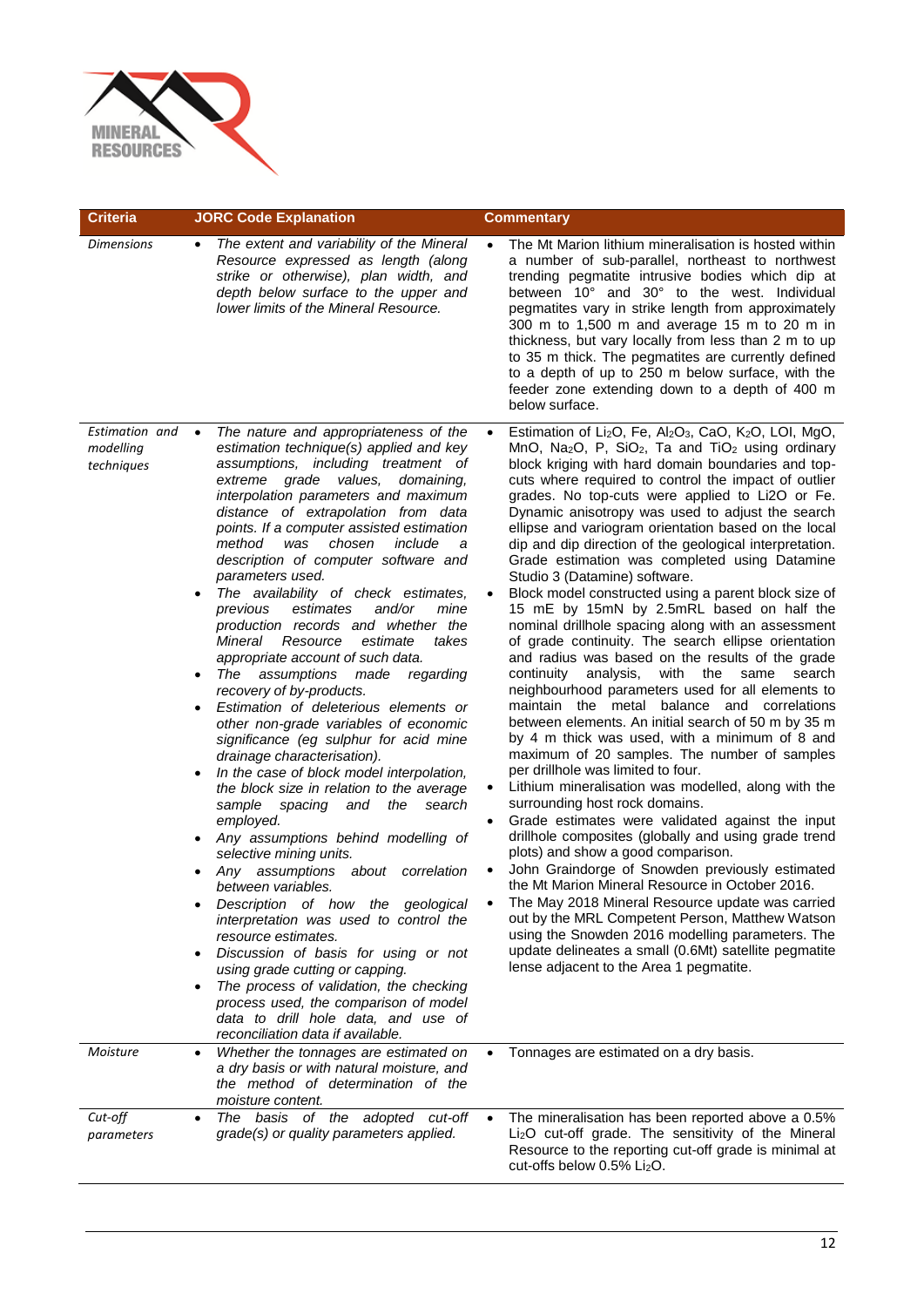

| <b>Criteria</b>                                | <b>JORC Code Explanation</b>                                                                                                                                                                                                                                                                                                                                                                                                                                                                                                                                                                                                                                                                                                                          | <b>Commentary</b>                                                                                                                                                                                                                                                                                                                                                                                                                                                                                                                                                                                                                      |
|------------------------------------------------|-------------------------------------------------------------------------------------------------------------------------------------------------------------------------------------------------------------------------------------------------------------------------------------------------------------------------------------------------------------------------------------------------------------------------------------------------------------------------------------------------------------------------------------------------------------------------------------------------------------------------------------------------------------------------------------------------------------------------------------------------------|----------------------------------------------------------------------------------------------------------------------------------------------------------------------------------------------------------------------------------------------------------------------------------------------------------------------------------------------------------------------------------------------------------------------------------------------------------------------------------------------------------------------------------------------------------------------------------------------------------------------------------------|
| Mining factors<br>or assumptions               | Assumptions made regarding possible<br>$\bullet$<br>mining methods,<br>minimum<br>mining<br>dimensions<br>internal<br>and<br>(or,<br>It<br>applicable, external) mining dilution. It is<br>always necessary as part of the process<br>of determining reasonable prospects for<br>economic<br>extraction<br>eventual<br>to<br>consider potential mining methods, but<br>the assumptions made regarding mining<br>methods<br>and<br>when<br>parameters<br>estimating Mineral Resources may not<br>always be rigorous. Where this is the<br>case, this should be reported with an<br>explanation of the basis of the mining<br>assumptions made.                                                                                                         | Mining of the deposit is via conventional drill and<br>$\bullet$<br>blast open cut mining methods, with on-site<br>processing<br>and<br>road<br>train<br>haulage<br>of<br>the<br>spodumene concentrate.                                                                                                                                                                                                                                                                                                                                                                                                                                |
| Metallurgical<br>factors<br>or<br>assumptions  | The basis for assumptions or predictions<br>$\bullet$<br>regarding metallurgical amenability. It is<br>always necessary as part of the process<br>of determining reasonable prospects for<br>eventual<br>economic<br>extraction<br>to<br>consider<br>potential<br>metallurgical<br>methods, but the assumptions regarding<br>metallurgical treatment processes and<br>parameters<br>made<br>when<br>reporting<br>Mineral Resources may not always be<br>rigorous. Where this is the case, this<br>should be reported with an explanation<br>of the basis of the metallurgical<br>assumptions made.                                                                                                                                                    | Ore is processed on site to produce spodumene<br>$\bullet$<br>concentrates.<br>A prefeasibility study completed by Reed in October<br>$\bullet$<br>2012 indicates that lithium hydroxide can be<br>produced from Mt Marion spodumene concetrates.                                                                                                                                                                                                                                                                                                                                                                                      |
| Environmen-tal<br>factors<br>or<br>assumptions | Assumptions made regarding possible<br>$\bullet$<br>waste and process residue disposal<br>options. It is always necessary as part of<br>the process of determining reasonable<br>for<br>eventual<br>economic<br>prospects<br>extraction to consider the potential<br>environmental impacts of the mining and<br>processing operation. While at this<br>stage the determination of potential<br>environmental impacts, particularly for a<br>greenfields project, may not always be<br>well advanced, the status of early<br>consideration of these potential<br>environmental impacts should be<br>reported. Where these aspects have not<br>been considered this should be reported<br>with an explanation of the environmental<br>assumptions made. | Mining waste is considered to be non-acid forming<br>$\bullet$<br>("NAF") and formed waste dumps will conform to WA<br>standards. Waste will be formed as dumps. In the<br>case of fibre mitigation, MRL uses industry standard<br>procedures.<br>No environmental factors have been identified that<br>$\bullet$<br>would further development at the Mt Marion site.                                                                                                                                                                                                                                                                  |
| <b>Bulk density</b>                            | Whether assumed or determined. If<br>$\bullet$<br>assumed, the basis for the assumptions.<br>If determined, the method used, whether<br>wet or dry, the frequency of the<br>measurements, the nature, size and<br>representativeness of the samples.<br>The bulk density for bulk material must<br>have been measured by methods that<br>adequately account for void spaces<br>(vugs, porosity, etc), moisture and<br>differences between rock and alteration<br>zones within the deposit.                                                                                                                                                                                                                                                            | Bulk density measurements were completed in 2010<br>$\bullet$<br>at Genalysis laboratory on eleven 10 cm pieces of<br>unoxidised PQ drill core from the Area 1, 2 and 2W<br>deposits, from drill holes MMD103 to MMD108. The<br>average bulk density of the 11 samples is 2.72 $t/m3$ ,<br>varying from 2.62 $t/m^3$ up to 2.86 $t/m^3$ . In 2016,<br>Nagrom completed a further 36 bulk density<br>measurements on 10 cm pieces of fresh diamond<br>core from four diamond drillholes from the Area 2W<br>feeder zone.<br>For some of the 2016 density samples, Nagrom<br>$\bullet$<br>used multiple techniques to determine the bulk |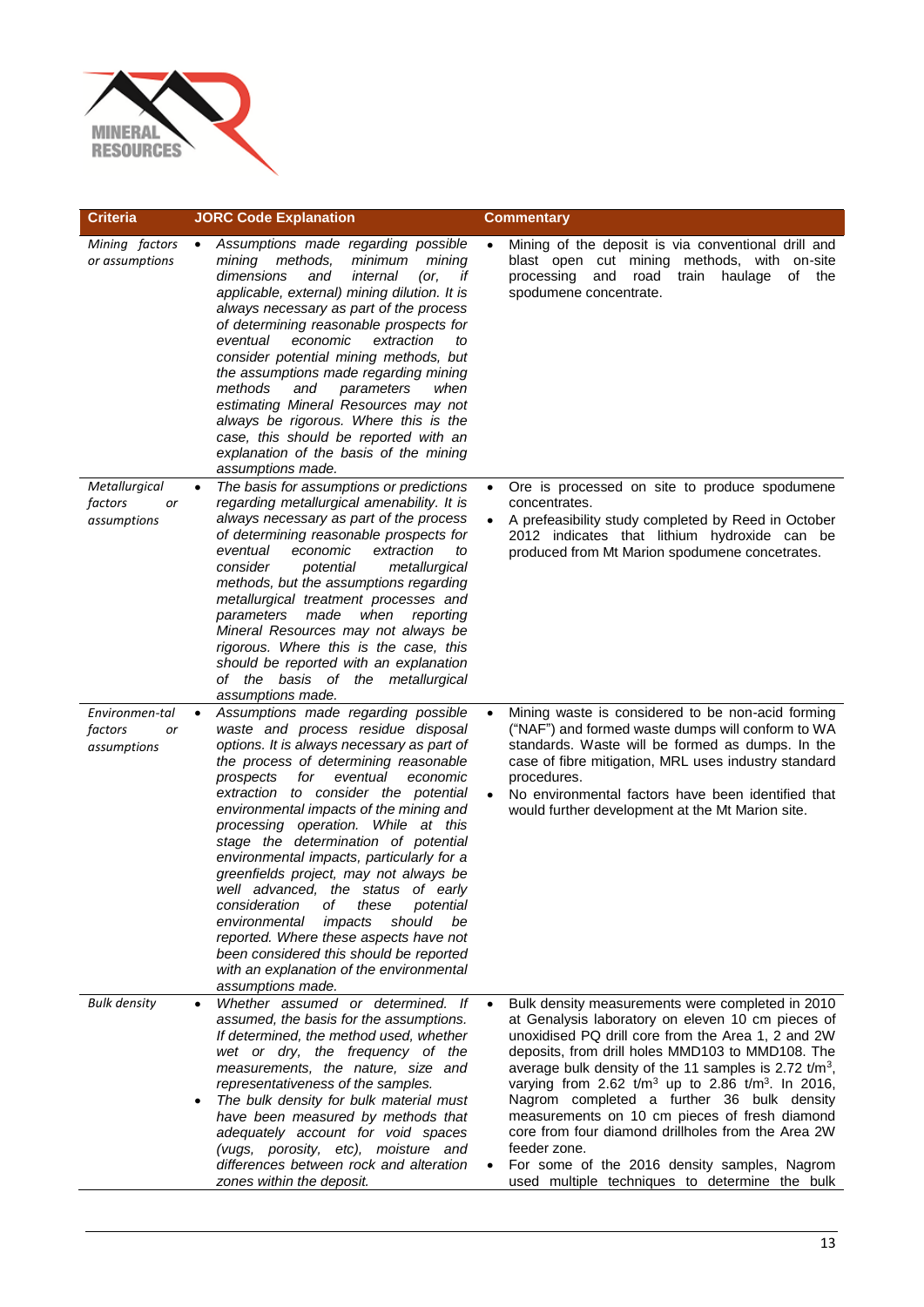

| <b>Criteria</b> | <b>JORC Code Explanation</b>                                                                                    | <b>Commentary</b>                                                                                                                                                                                                                                                                                                                                                                                                                                                                                                                                                                                                                                                                                                                                                                                                                                                                                                                                                                                                                                                                                                                                                                                                                                                                                                                                                                                                                                                                                                                                                                                                                                                                                                                                                                                                                                                                                                                                                                                                                                                                                                                                       |
|-----------------|-----------------------------------------------------------------------------------------------------------------|---------------------------------------------------------------------------------------------------------------------------------------------------------------------------------------------------------------------------------------------------------------------------------------------------------------------------------------------------------------------------------------------------------------------------------------------------------------------------------------------------------------------------------------------------------------------------------------------------------------------------------------------------------------------------------------------------------------------------------------------------------------------------------------------------------------------------------------------------------------------------------------------------------------------------------------------------------------------------------------------------------------------------------------------------------------------------------------------------------------------------------------------------------------------------------------------------------------------------------------------------------------------------------------------------------------------------------------------------------------------------------------------------------------------------------------------------------------------------------------------------------------------------------------------------------------------------------------------------------------------------------------------------------------------------------------------------------------------------------------------------------------------------------------------------------------------------------------------------------------------------------------------------------------------------------------------------------------------------------------------------------------------------------------------------------------------------------------------------------------------------------------------------------|
|                 | Discuss assumptions for bulk density<br>estimates used in the evaluation<br>process of the different materials. | density based on the Archimedes principle -<br>uncoated, wax-coated and clingwrap. A comparison<br>of the different techniques shows that for fresh rock<br>at Mt Marion, the uncoated measurements match<br>very closely with the coated measurements,<br>suggesting that the porosity is negligible and wax-<br>coating is not required. However, the cling-wrapped<br>measurements have a significantly lower bulk<br>density due to excess air trapped under the wrap.<br>Cling-wrapped bulk density measurements were<br>excluded from the analysis.<br>A number of diamond core holes were drilled in<br>2015 to provide material for metallurgical testwork.<br>No bulk density measurements were taken prior to<br>sampling the core; however, whilst no direct density<br>measurements were taken, full core trays were<br>weighed and the core diameter was measured. This<br>data was used to estimate the bulk density for each<br>tray, given the core diameter, interval length and<br>weight (factored to remove the weight of the empty<br>core tray). These calculated density values (219 in<br>total) were then merged with the drillhole database<br>and coded with the oxidation state and whether the<br>interval was within the pegmatite interpretations.<br>This data was analysed to derive bulk density values<br>for each combination of rock type (i.e. pegmatite or<br>host rock) and oxidation state. Whilst not ideal,<br>these measurements provide a reasonable estimate<br>of the bulk density of the Mt Marion pegmatite and<br>show similar density to the direct measurements for<br>the Area 2W core.<br>Based on the limited available bulk density data,<br>bulk density values have been applied to the 2016<br>and 2018 model blocks as follows:<br>Oxidised Pegmatite: 2.60 t/m <sup>3</sup><br>Transitional Pegmatite: 2.70 t/m <sup>3</sup><br>$\overline{\phantom{a}}$<br>Fresh Pegmatite: $2.72$ t/m <sup>3</sup><br>$\overline{\phantom{0}}$<br>Oxidised Mafic: 2.25 t/m <sup>3</sup><br>Transitional Mafic: 2.60 t/m <sup>3</sup><br>Fresh Mafic: $3.00$ t/m <sup>3</sup><br>$\overline{\phantom{0}}$ |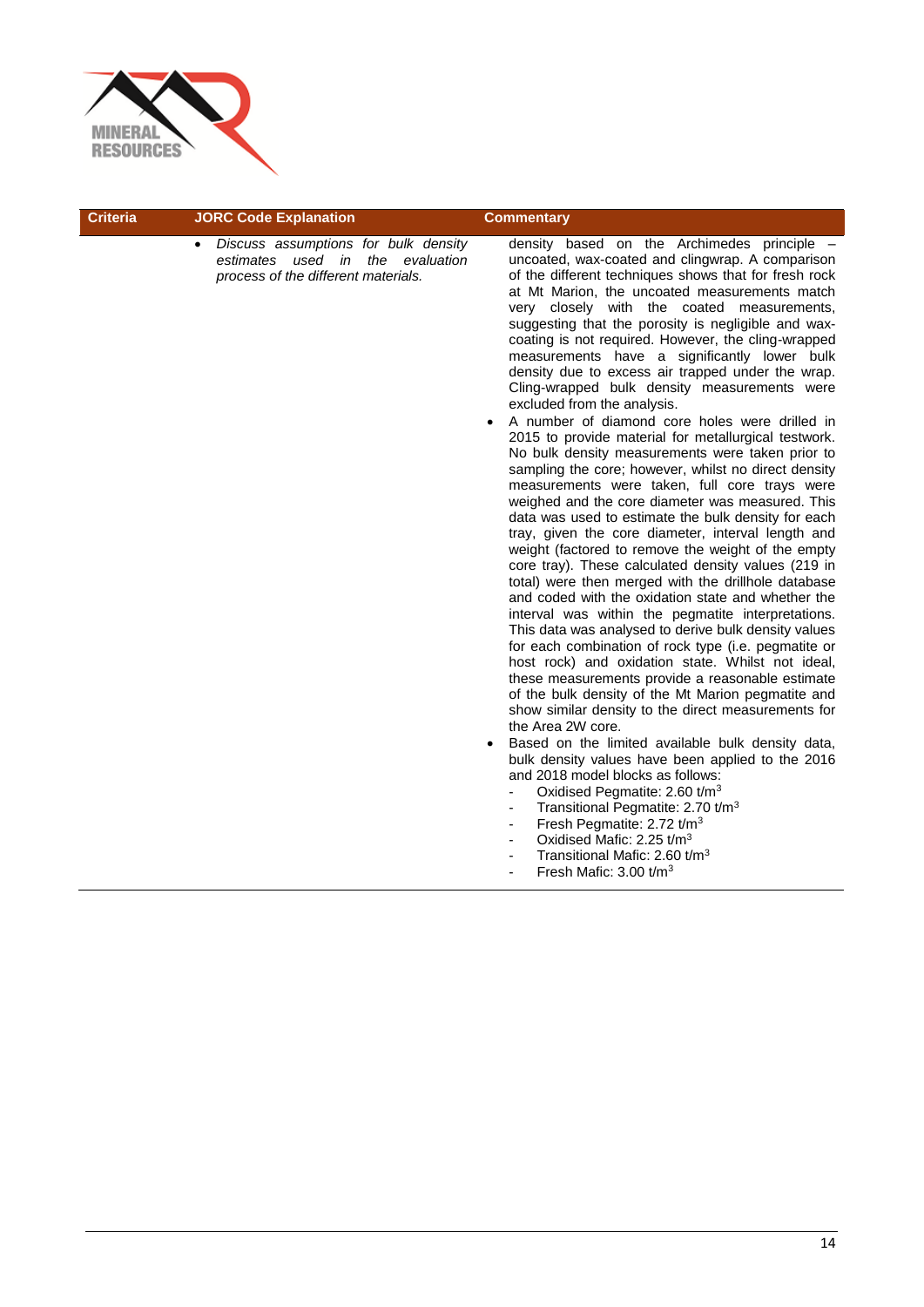

| <b>Criteria</b>                | <b>JORC Code Explanation</b>                                                                                                                                                                                                                                                                                                                                                                                                                                                                                                | <b>Commentary</b>                                                                                                                                                                                                                                                                                                                                                                                                                                                                                                                                                                                                                                                                                                                                                                                                                                                                                                                                                                                                                                                                                                                                                                                                                                                                           |
|--------------------------------|-----------------------------------------------------------------------------------------------------------------------------------------------------------------------------------------------------------------------------------------------------------------------------------------------------------------------------------------------------------------------------------------------------------------------------------------------------------------------------------------------------------------------------|---------------------------------------------------------------------------------------------------------------------------------------------------------------------------------------------------------------------------------------------------------------------------------------------------------------------------------------------------------------------------------------------------------------------------------------------------------------------------------------------------------------------------------------------------------------------------------------------------------------------------------------------------------------------------------------------------------------------------------------------------------------------------------------------------------------------------------------------------------------------------------------------------------------------------------------------------------------------------------------------------------------------------------------------------------------------------------------------------------------------------------------------------------------------------------------------------------------------------------------------------------------------------------------------|
| Classification                 | The basis for the classification of the<br>$\bullet$<br>Mineral<br>Resources<br>into<br>varying<br>confidence categories.<br>Whether appropriate account has been<br>taken of all relevant factors (ie relative<br>confidence<br>tonnage/grade<br>in<br>estimations, reliability of input data,<br>confidence in continuity of geology and<br>metal values, quality, quantity and<br>distribution of the data).<br>Whether the result appropriately reflects<br>$\bullet$<br>the Competent Person's view of the<br>deposit. | The resources have been classified based on the<br>$\bullet$<br>continuity of both the geology and the grades, along<br>with the drillhole spacing and data quality.<br>The Mineral Resource has been classified as a<br>$\bullet$<br>combination of Indicated and Inferred Resources<br>using the following criteria:<br>Indicated Resource - Area 1, 2, 2W, 4, 6 and 7<br>mineralisation with good geological continuity<br>and defined by drilling on a 40 mE by 40 mN<br>grid or better. The Indicated Resource is limited<br>to a vertical depth of approximately 100 m<br>below surface.<br>Inferred Resource - mineralisation with poor<br>geological continuity or which is defined by<br>drilling on a grid greater than 40 mE by 40 mN.<br>Area 5 is classified as Inferred in its entirety.<br>The Mineral Resource has been limited to<br>pegmatite mineralisation above 0 mRL (an<br>approximate vertical depth of 400 m below<br>surface). Pegmatite below this level (deep<br>portion of Area 2W feeder zone) does not, in the<br>Competent Persons opinion, have reasonable<br>prospects for eventual economic extraction at<br>this stage.<br>The Mineral Resource classification appropriately<br>reflects the view of the Competent Person, namely<br>Mr Matthew Watson. |
| <b>Audits</b><br>or<br>reviews | The results of any audits or reviews of<br>$\bullet$<br>Mineral Resource estimates.                                                                                                                                                                                                                                                                                                                                                                                                                                         | An external review of the Mt Marion Mineral<br>$\bullet$<br>Resource estimate was carried out by the CSA<br>Global Principal Consultant Matthew Cobb in March<br>The 2016 Snowden Mineral Resource<br>2018.<br>estimate was found to be robust.                                                                                                                                                                                                                                                                                                                                                                                                                                                                                                                                                                                                                                                                                                                                                                                                                                                                                                                                                                                                                                             |